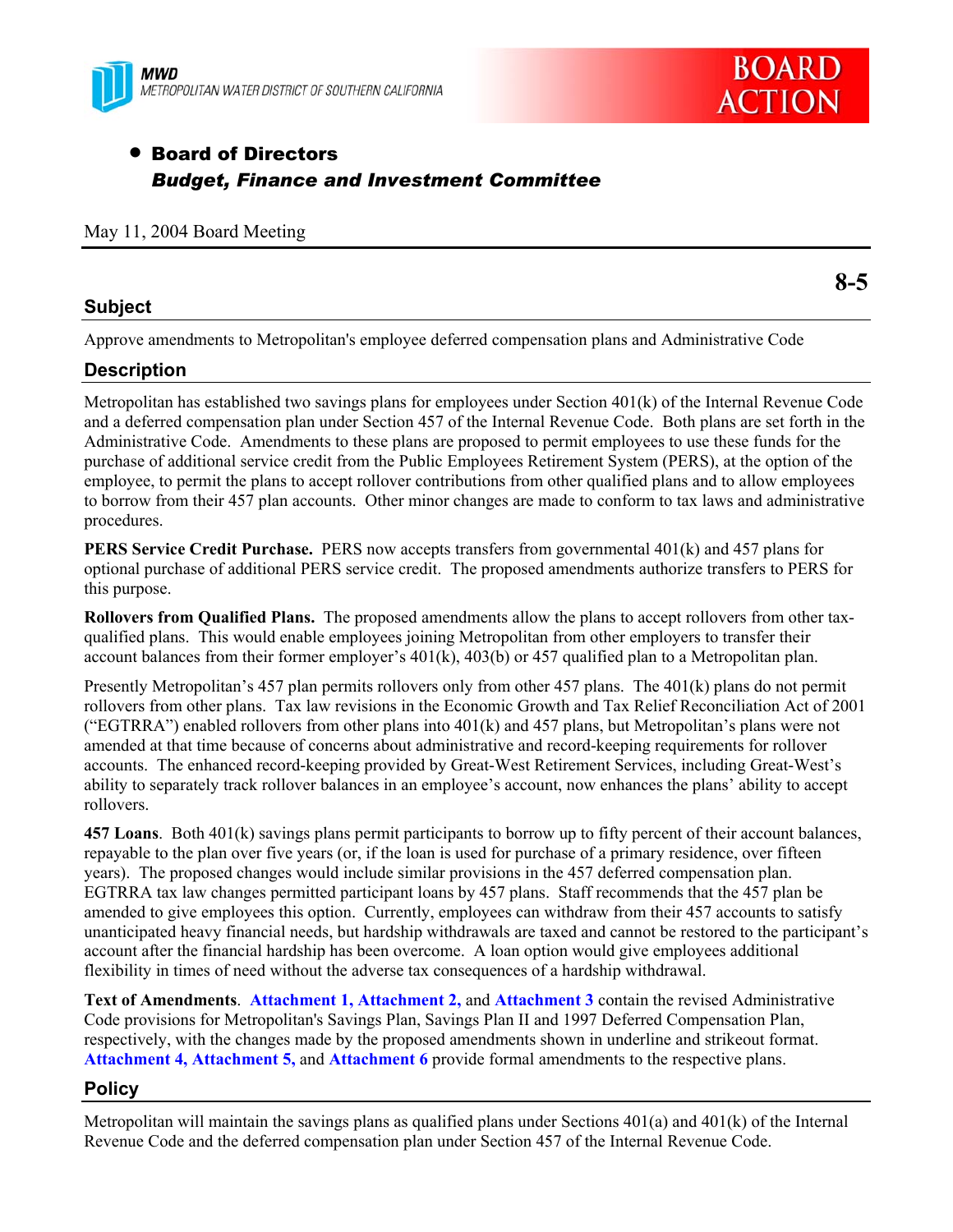# **California Environmental Quality Act (CEQA)**

CEQA determination for Staff Recommendation:

The proposed action is not defined as a project under CEQA because it involves continuing administrative activities, such as personnel-related actions, general policy and procedure making (Section 15378(b)(2) of the State CEQA Guidelines). In addition, the proposed action is not subject to CEQA because it involves other government fiscal activities, which do not involve any commitment to any specific project which may result in a potentially significant physical impact on the environment (Section 15378(b)(4) of the State CEQA Guidelines).

The CEQA determination is: Determine that the proposed action is not subject to CEQA pursuant to Sections 15378(b)(2) and 15378(b)(4) of the State CEQA Guidelines.

### **Staff Recommendation**

Adopt the CEQA determination and approve the proposed amendments to the plans and Administrative Code. **Fiscal Impact:** None

4/21/2004 *Deborah Roberson-Simms* 

*Human Resources Manager* 

*Date* 

4/22/2004

*Ronald R. Gastelum Chief Executive Officer*  *Date* 

- **Attachment 1 Administrative Code §§ 6760-6772, as amended**
- **Attachment 2 Administrative Code §§ 6780-6792, as amended**
- **Attachment 3 Administrative Code §§ 6800-6831, as amended**
- **Attachment 4 2004 Amendment to The Metropolitan Water District of Southern California Savings Plan**
- **Attachment 5 2004 Amendment to The Metropolitan Water District of Southern California Savings Plan II**
- **Attachment 6 2004 Amendment to The Metropolitan Water District of Southern California 1997 Deferred Compensation Plan**

BLA #2845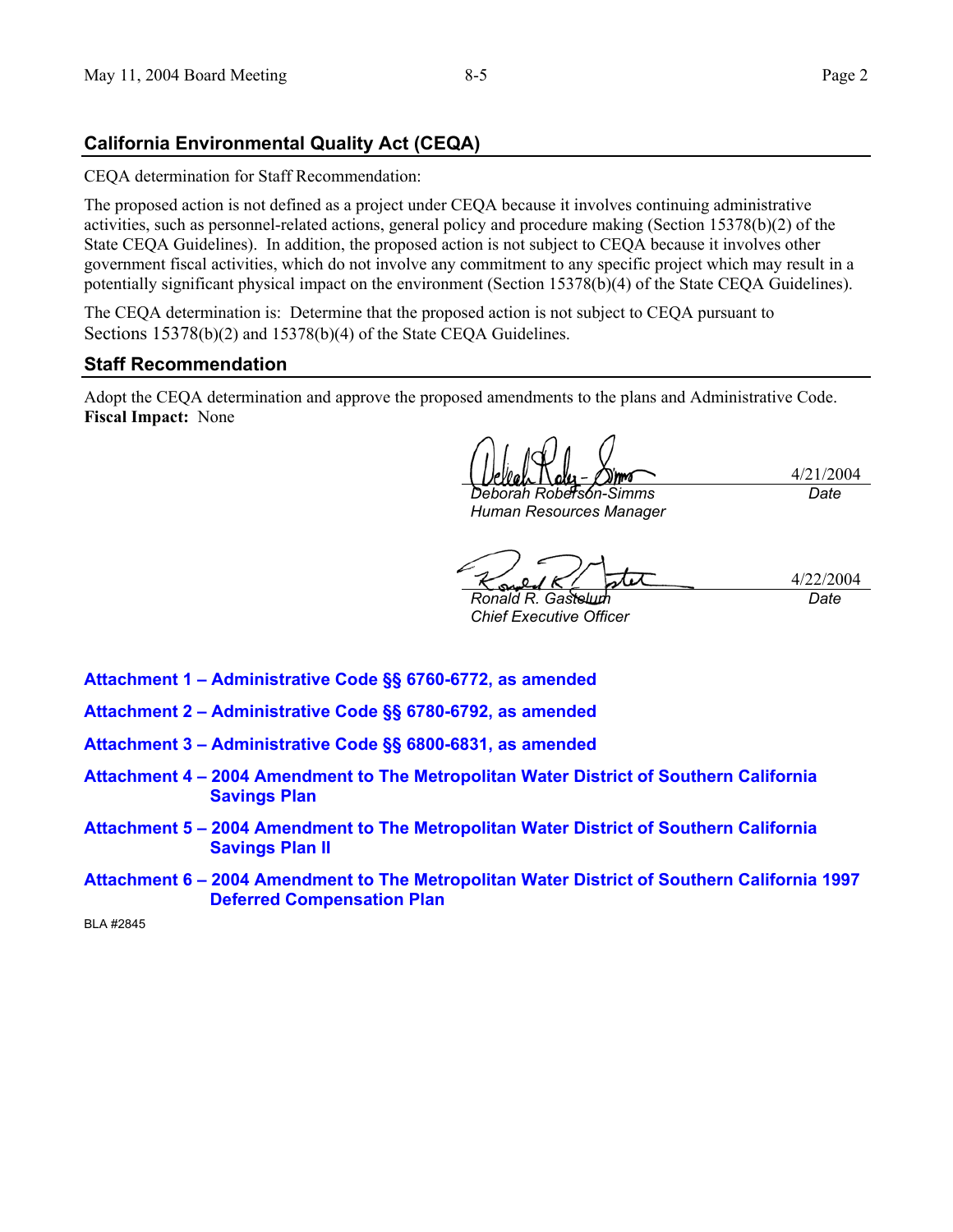### **Article 5**

# **METROPOLITAN WATER DISTRICT OF SOUTHERN CALIFORNIA SAVINGS PLAN (Administrative Code Sections 6760-6772) Amended provisions only**

### **§ 6762. Article III - Definitions.**

 (j) Chief Executive Officer.General Manager. – Chief Executive Officer General Manager shall mean the Chief Executive Officer of the District, or the Chief Executive Officer's  $successor(s)$  or designee(s).

#### **§ 6764. Article V - Participation in the Savings Plan.**

 (c) Change of Status. - If a Participant, by commencing or terminating service in a classification represented by the MWD Employees Association, ceases to be eligible to participate in the Savings Plan or Savings Plan II and becomes eligible to participate in Savings Plan II or the Savings Plan, as the case may be, the Participant's account balances shallmay, at the election of the Participant, be transferred to the plan in which the Participant is eligible to participate. and In any event, the Participant's previous election regarding salary deferrals shall, until changed or revoked by the Participant, apply with respect to future contributions under the transferee plan in which the Participant is newly eligible.

#### **§ 6765. Article VI - Contribution and Allocation.**

(h) Rollover and Direct Transfer Contributions. -

(1) An Employee, regardless of whether he or she has satisfied the participation requirements of the Savings Plan, who is eligible to request a rollover of a distribution from another qualified plan as described in Section 401(a) of the Code, a tax-deferred annuity plan as described in Section 403(b) of the Code or an eligible deferred compensation plan of a governmental entity as described in Section 457(b) of the Code, may transfer the distribution to the Trust (either directly from such other plan or rollover IRA, or by depositing with the Trustee a cash distribution within 60 days after receipt) in accordance with policies and procedures adopted by the Chief Executive Officer. All expenses incurred by the Savings Plan associated with the transfer to the Trust shall be charged solely to such Participant's Account.

(2) The Chief Executive Officer shall develop such policies and procedures, and may require such information from an Employee desiring to make a rollover contribution or transfer pursuant to this Section as the Chief Executive Officer deems necessary or desirable to determine that the proposed transfer or contribution will meet the requirements of this Section and the Code. Upon approval by the Chief Executive Officer, the amount transferred or contributed shall be deposited in the Trust and shall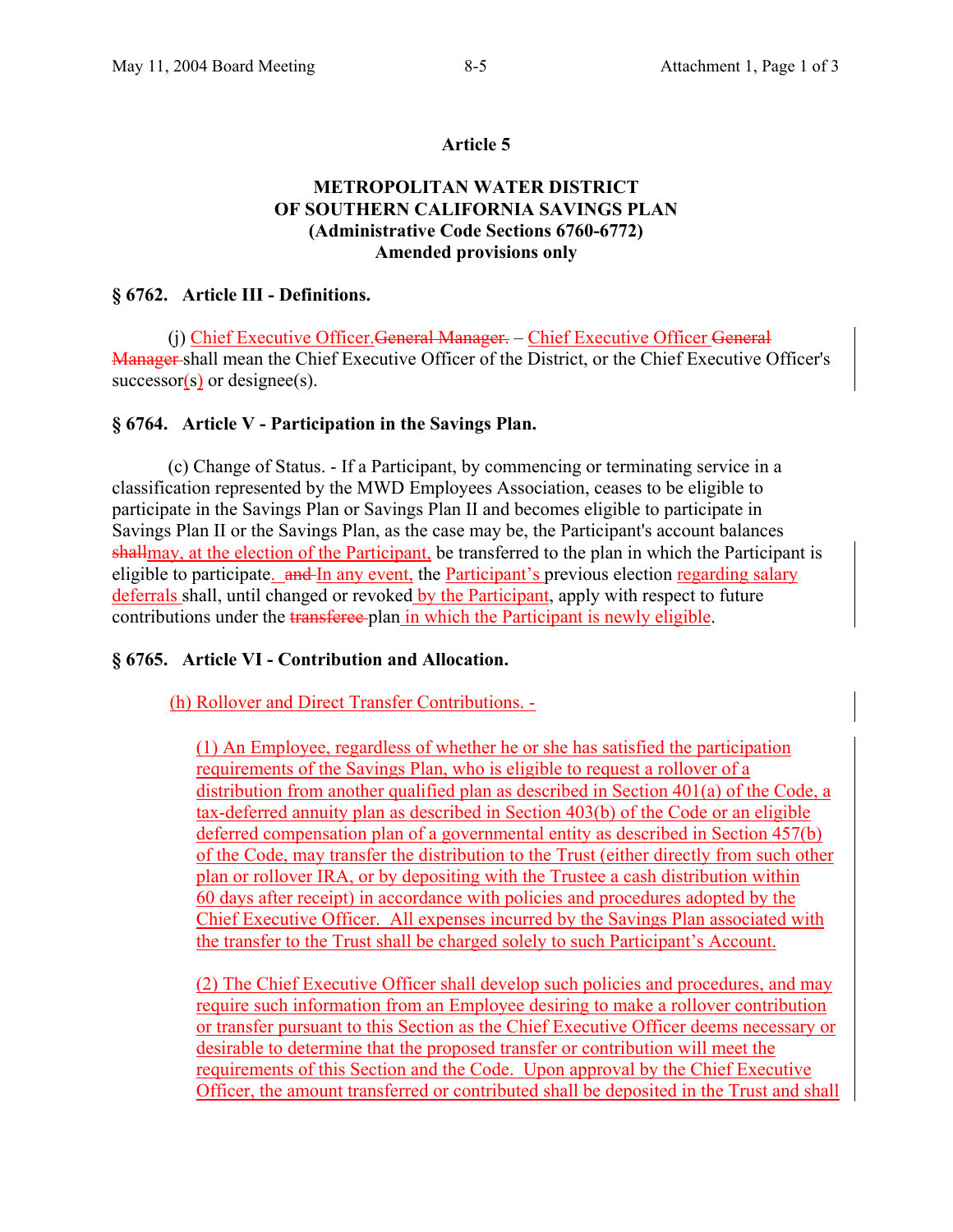be credited to an account which shall be referred to as the "Rollover Contributions Account" as provided in Section 6766(b). This Account shall be 100% vested in the Employee and shall be invested as and share in income, loss and expense allocations as provided in the Savings Plan. An Employee may request and shall be entitled to receive a lump sum distribution of all or a part of his or her Rollover Contributions Account at any time, regardless of whether or not he or she otherwise is entitled to a distribution from the Savings Plan. Such in-service distributions shall be limited to one per calendar year. Upon termination of the Employee's employment with the District, the total amount of the Rollover Contributions Account shall be distributed in accordance with the provisions of the Savings Plan.

(3) Upon a transfer by an Employee who has not yet completed the participation requirements of the Plan, the Rollover Contributions Account shall represent the Employee's sole interest in the Savings Plan until he or she satisfies the participation requirements of the Savings Plan and elects to make salary deferral contributions to the Savings Plan.

# **§ 6766. Article VII - Investments.**

 (b) Accounts. - Each Participant shall have established an individual Tax Deferred Elective Contributions Account and Matching Contributions Account. In the event that a Participant rolls over funds to the Savings Plan from another plan or plans pursuant to Section 6765(h), such amounts shall be held in an individual Rollover Contributions Account. The interest of each Participant hereunder at any time shall consist of those Account balances (as determined in Section 6766(f)(1) below) as of the last preceding Valuation Date plus credits and minus debits to such Accounts since that Valuation Date.

# **§ 6767. Article VIII - Distributions and Withdrawals.**

(k) Purchase of Service Credits. - Effective as of January 1, 2004, if a Participant participates both in this Savings Plan and a "defined benefit governmental plan" that permits both transfers from this Plan and purchases of permissive service credit (as defined in Section  $415(n)(3)(A)$  of the Code), then at the Participant's election, up to 100% of the Participant's Accounts in the Savings Plan may be transferred in a plan-to-plan transfer from the Trustee of this Savings Plan directly to the trustee of such defined benefit governmental plan provided that: (1) the transfer is for the purchase of such permissive service credit; (2) the transferee plan meets the requirements under Section 401(k) of the Code for separate accounting of all amounts transferred; (3) all amounts transferred remain 100% vested and non-forfeitable; (4) all amounts transferred remain subject to the distribution restrictions of Section  $401(k)(2)(B)$ of the Code; and (5) the transfer meets such other requirements as the Chief Executive Officer may require.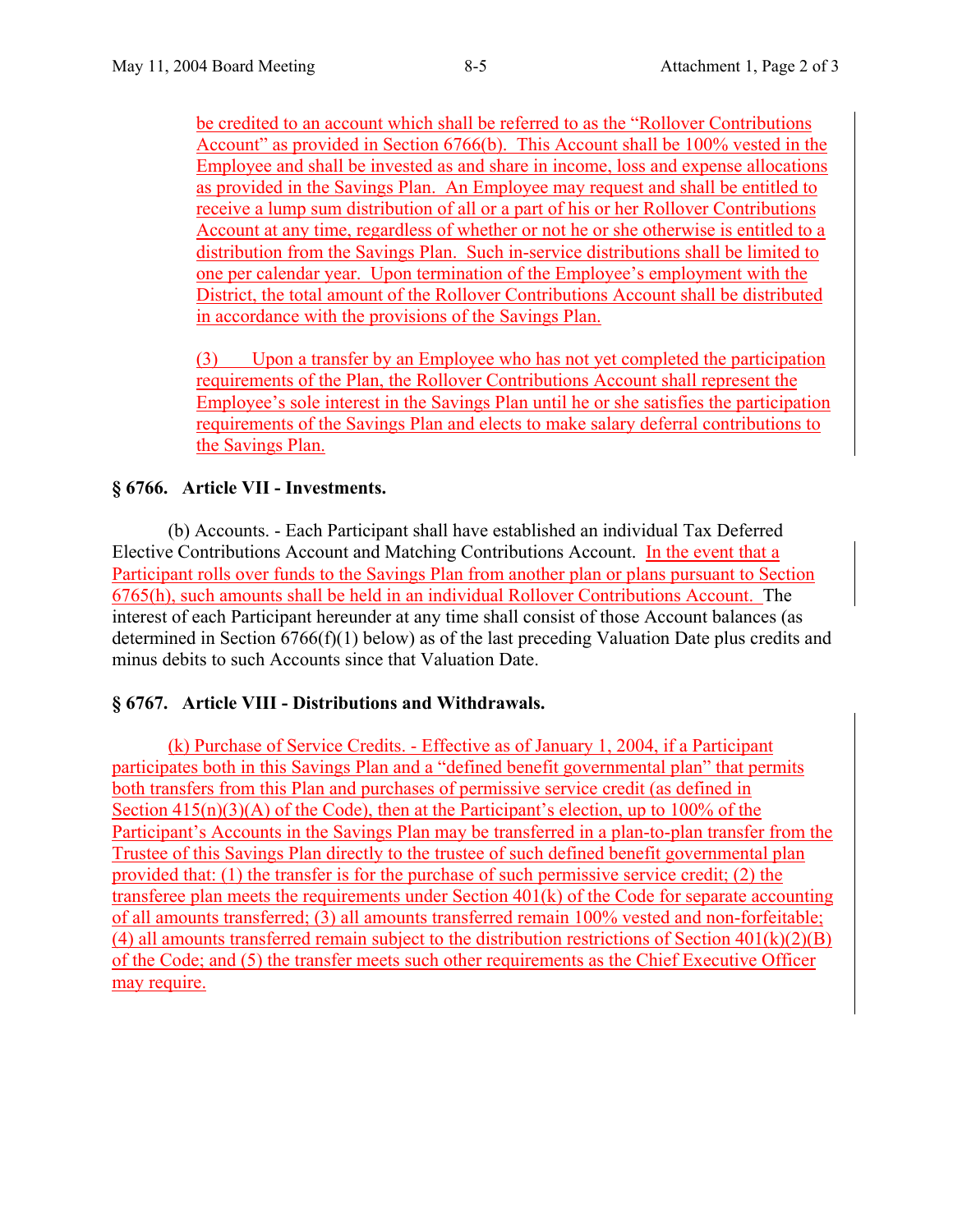# **§ 6770. Article XI - Miscellaneous.**

(m) Employee Plans Compliance Resolution System. - The Chief Executive Officer may take whatsoever action he determines in his discretion to be necessary and appropriate to correct any error in the administration of the Plan, to the extent consistent with applicable law, including, but not limited to making corrections pursuant to the Employee Plans Compliance Resolution System or any similar or successor procedures or programs.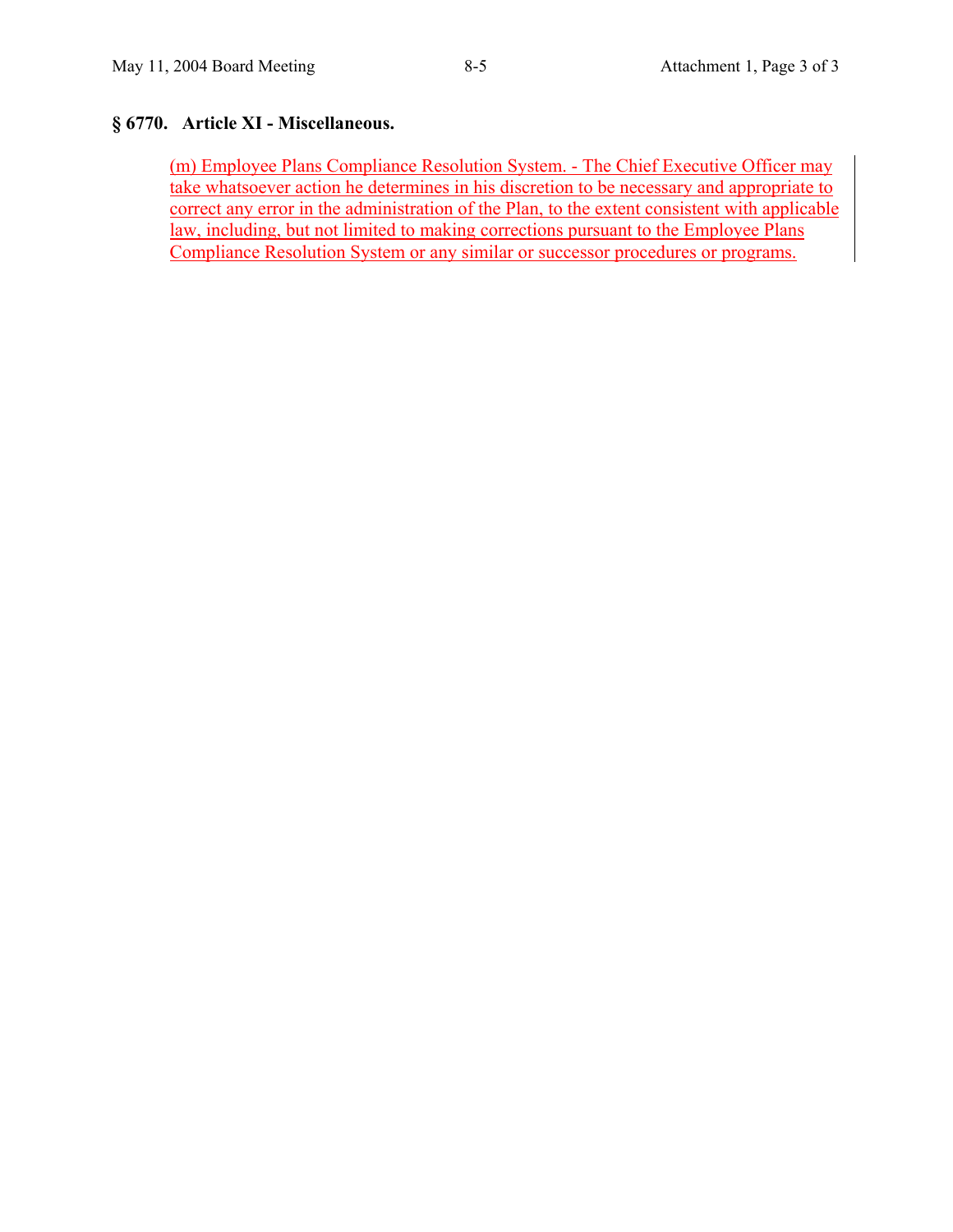#### **Article 6**

# **METROPOLITAN WATER DISTRICT OF SOUTHERN CALIFORNIA SAVINGS PLAN II (Administrative Code Sections 6780-6792) Amended provisions only**

### **§ 6782. Article III - Definitions.**

 (j) Chief Executive Officer. General Manager. – Chief Executive Officer General Manager shall mean the Chief Executive Officer of the District, or the Chief Executive Officer's  $successor(s)$  or designee(s).

#### **§ 6784. Article V - Participation in Savings Plan II.**

 (c) Change of Status. - If a Participant, by commencing or terminating service in a classification represented by the MWD Employees Association, ceases to be eligible to participate in the Savings Plan or Savings Plan II and becomes eligible to participate in Savings Plan II or the Savings Plan, as the case may be, the Participant's account balances shallmay, at the election of the Participant, be transferred to the plan in which the Participant is eligible to participate. and In any event, the Participant's previous election regarding salary deferrals shall, until changed or revoked by the Participant, apply with respect to future contributions under the transferee plan in which the Participant is newly eligible.

#### **§ 6785. Article VI - Contribution and Allocation.**

(h) Rollover and Direct Transfer Contributions. -

(1) An Employee, regardless of whether he or she has satisfied the participation requirements of the Savings Plan, who is eligible to request a rollover of a distribution from another qualified plan as described in Section 401(a) of the Code, a tax-deferred annuity plan as described in Section 403(b) of the Code or an eligible deferred compensation plan of a governmental entity as described in Section 457(b) of the Code, may transfer the distribution to the Trust (either directly from such other plan or rollover IRA, or by depositing with the Trustee a cash distribution within 60 days after receipt) in accordance with policies and procedures adopted by the Chief Executive Officer. All expenses incurred by the Savings Plan associated with the transfer to the Trust shall be charged solely to such Participant's Account.

(2) The Chief Executive Officer shall develop such policies and procedures, and may require such information from an Employee desiring to make a rollover contribution or transfer pursuant to this Section as the Chief Executive Officer deems necessary or desirable to determine that the proposed transfer or contribution will meet the requirements of this Section and the Code. Upon approval by the Chief Executive Officer, the amount transferred or contributed shall be deposited in the Trust and shall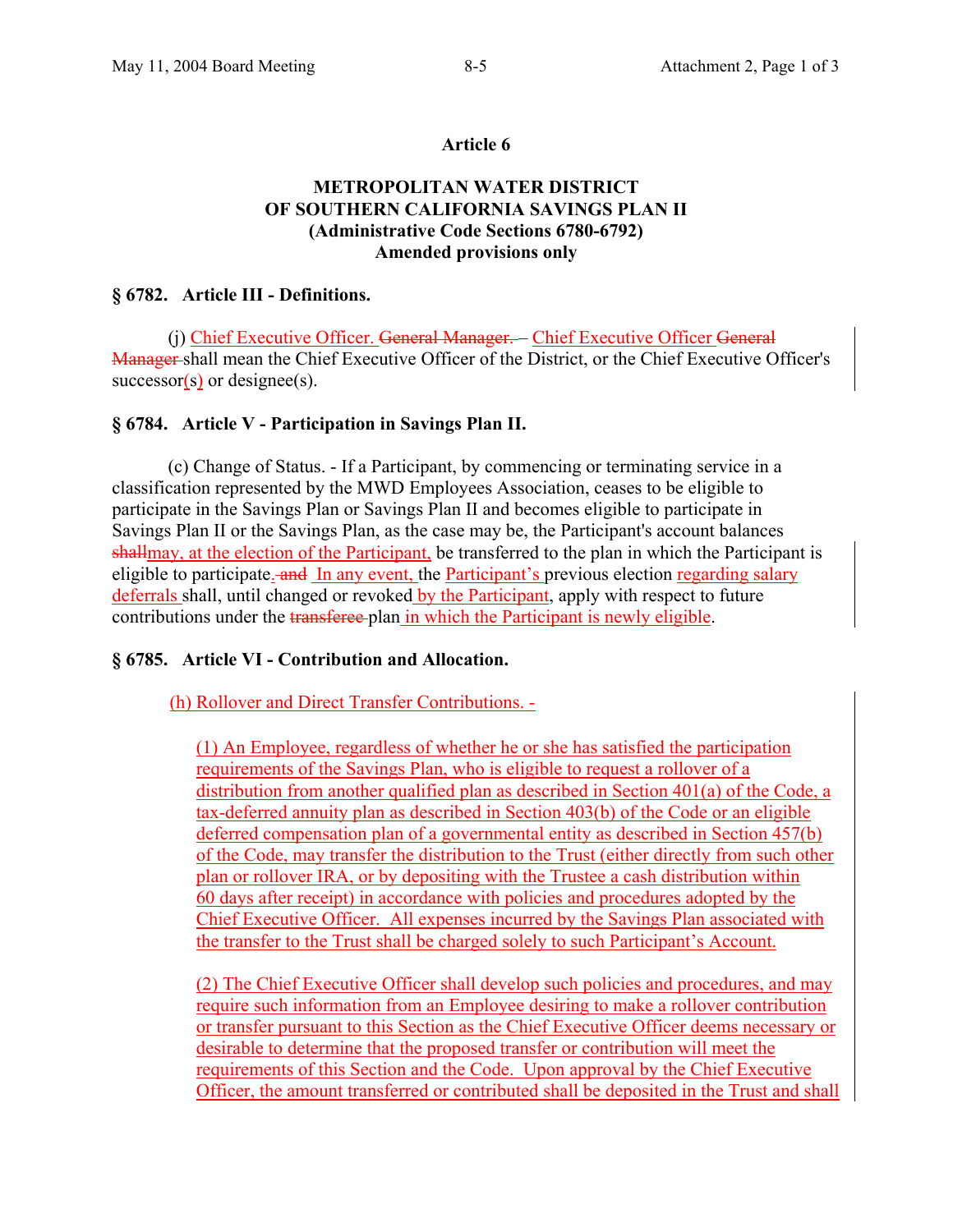be credited to an account which shall be referred to as the "Rollover Contributions Account" as provided in Section 6786(b). This Account shall be 100% vested in the Employee and shall be invested as and share in income, loss and expense allocations as provided in the Savings Plan. An Employee may request and shall be entitled to receive a lump sum distribution of all or a part of his or her Rollover Contributions Account at any time, regardless of whether or not he or she otherwise is entitled to a distribution from the Savings Plan. Such in-service distributions shall be limited to one per calendar year. Upon termination of the Employee's employment with the District, the total amount of the Rollover Contributions Account shall be distributed in accordance with the provisions of the Savings Plan.

(3) Upon a transfer by an Employee who has not yet completed the participation requirements of the Plan, the Rollover Contributions Account shall represent the Employee's sole interest in the Savings Plan until he or she satisfies the participation requirements of the Savings Plan and elects to make salary deferral contributions to the Savings Plan.

# **§ 6786. Article VII - Investments.**

 (b) Accounts. - Each Participant shall have established an individual Tax Deferred Elective Contributions Account and Matching Contributions Account. In the event that a Participant rolls over funds to the Savings Plan from another plan or plans pursuant to Section 6785(h), such amounts shall be held in an individual Rollover Contributions Account. The interest of each Participant hereunder at any time shall consist of those Account balances (as determined in Section 6786(f)(1) below) as of the last preceding Valuation Date plus credits and minus debits to such Accounts since that Valuation Date.

# **§ 6787. Article VIII - Distributions and Withdrawals.**

(k) Purchase of Service Credits. Effective as of January 1, 2004, if a Participant participates both in this Savings Plan and a "defined benefit governmental plan" that permits both transfers from this Plan and purchases of permissive service credit (as defined in Section  $415(n)(3)(A)$  of the Code), then at the Participant's election, up to 100% of the Participant's Accounts in the Savings Plan may be transferred in a plan-to-plan transfer from the Trustee of this Savings Plan directly to the trustee of such defined benefit governmental plan provided that: (1) the transfer is for the purchase of such permissive service credit; (2) the transferee plan meets the requirements under Section 401(k) of the Code for separate accounting of all amounts transferred; (3) all amounts transferred remain 100% vested and non-forfeitable; (4) all amounts transferred remain subject to the distribution restrictions of Section  $401(k)(2)(B)$ of the Code; and (5) the transfer meets such other requirements as the Chief Executive Officer may require.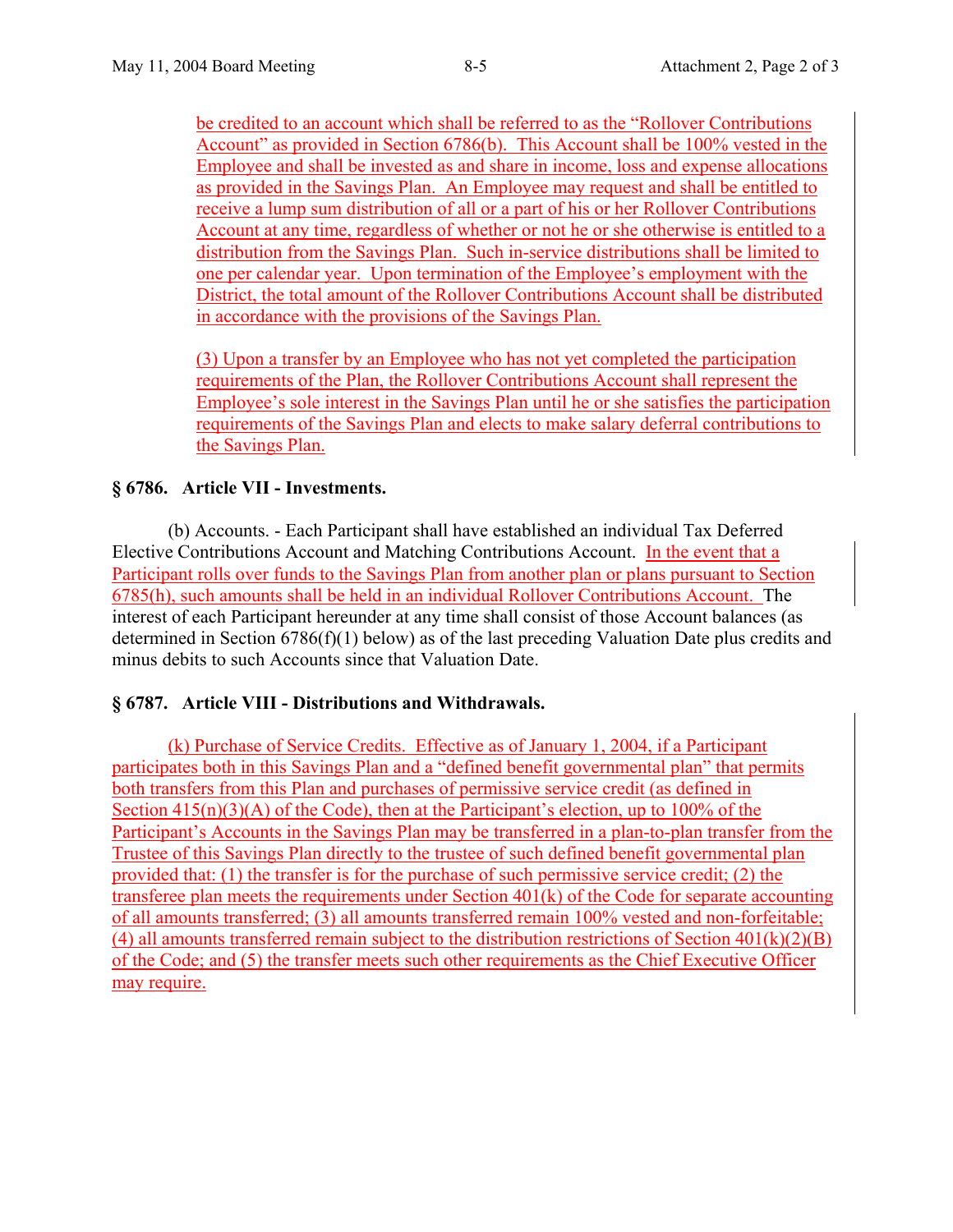# **§ 6790. Article XI - Miscellaneous.**

(m) Employee Plans Compliance Resolution System. - The Chief Executive Officer may take whatsoever action he determines in his discretion to be necessary and appropriate to correct any error in the administration of the Plan, to the extent consistent with applicable law, including, but not limited to making corrections pursuant to the Employee Plans Compliance Resolution System or any similar or successor procedures or programs.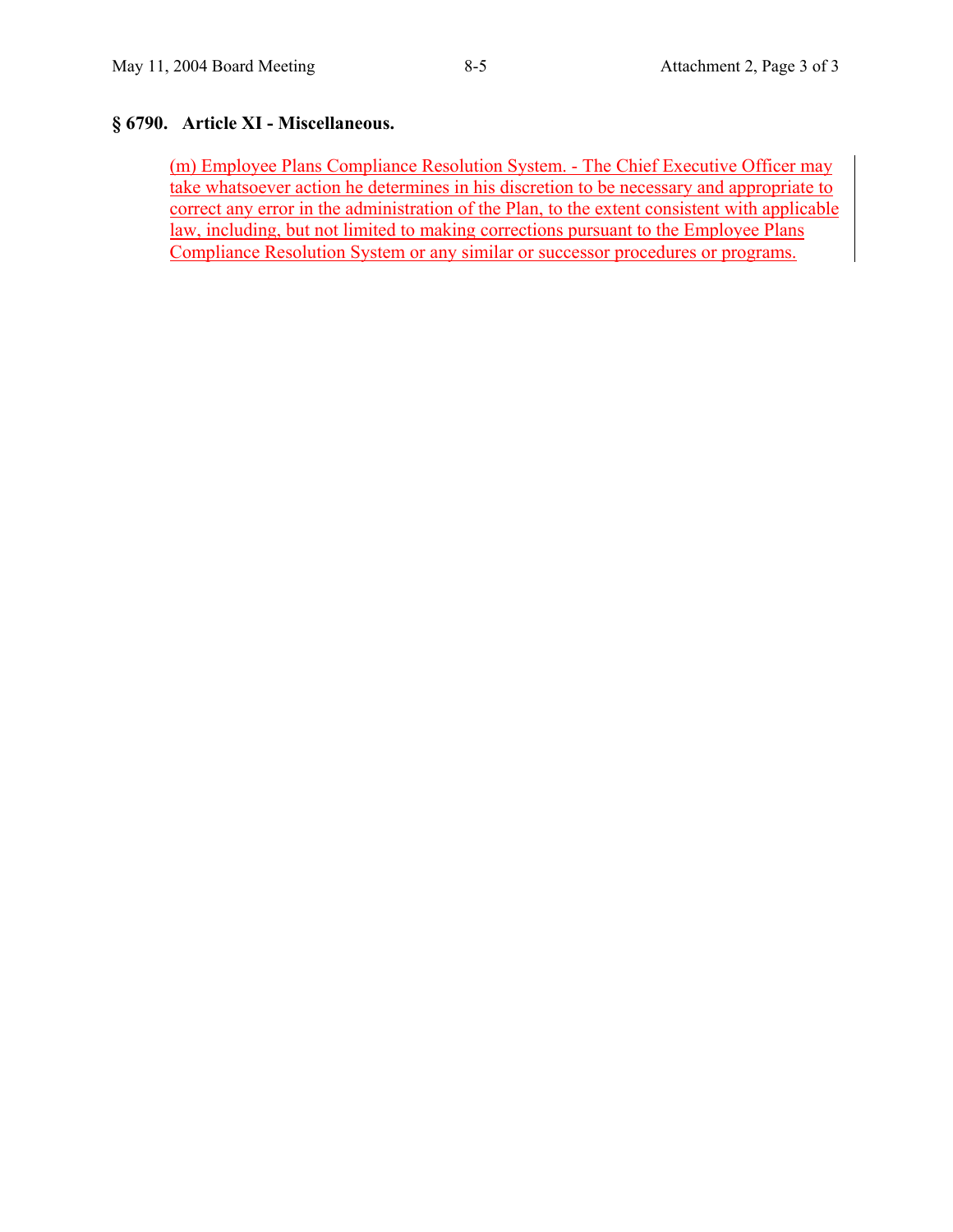### **THE METROPOLITAN WATER DISTRICT OF SOUTHERN CALIFORNIA 1997 DEFERRED COMPENSATION PLAN (Administrative Code Sections 6800-6831) Amended provisions only**

#### **§ 6806. Article VII - Enrollment.**

 Any eligible employee of the District may enroll or re-enroll (except as provided in Paragraph (d) of Article X below) as a Participant in the 1997 Plan by filing a written election to participate with the Delistrict on a form approved by the Chief Executive Officer. The election, if consented to by the District, shall become effective with respect to compensation for services rendered to the District by the employee on the date specified in the election, but not earlier than the first day of the second biweekly pay periodmonth next following the date of the such election is received and processed by the District's consent and shall remain effective for a minimum of one calendar monthfour weeks. The election shall thereafter continue in full force and effect unless revoked by the District or the Participant by written notice by the revoking party to the other party at least 20 days prior to commencement of the biweekly pay period for which the revocation is to be effective. The form of enrollment shall specify the amount per pay period or the percentage of compensation which is to be deferred pursuant to the 1997 Plan. If the employee is married, the District may require the consent of the employee's spouse to the terms and conditions of the participation.

#### **§ 6807. Article VIII - Plan Ceiling.**

 The maximum amount of a Participant's Includible Compensation that may be deferred for a taxable year (except for rollovers or transfers to this Plan described in §6826(b) and 6827 or as otherwise provided in Article IX) shall not exceed the lesser of:

(a) The applicable dollar amount for such year under Section  $457(e)(15)$  of the Code, including any cost of living increases announced by the Secretary of the Treasury pursuant to Section 457(e)(15)(B) for such year, plus any amount described in Section 6808; or

(b) 100 Percent of the Participant's Includible Compensation for the taxable year.

For purposes of this article, Includible Compensation shall mean, with respect to a taxable year, the Participant's compensation, as defined in Section 415(c)(3) of the Code.The minimum amount shall be as prescribed by the Chief Executive Officer from time to time.

Ffor any taxable year that a Participant has a period of qualified military service as described in Section  $414(u)(2)(A)$  of the Code, the Participant may, over the period described in Section  $414(u)(2)(A)$  of the Code, defer the amount that he or she could have deferred during any such period of qualified military service, had the Participant performed services for the District and received Includible Ceompensation from the District during such period as described in Section  $414(u)(7)$  of the Code.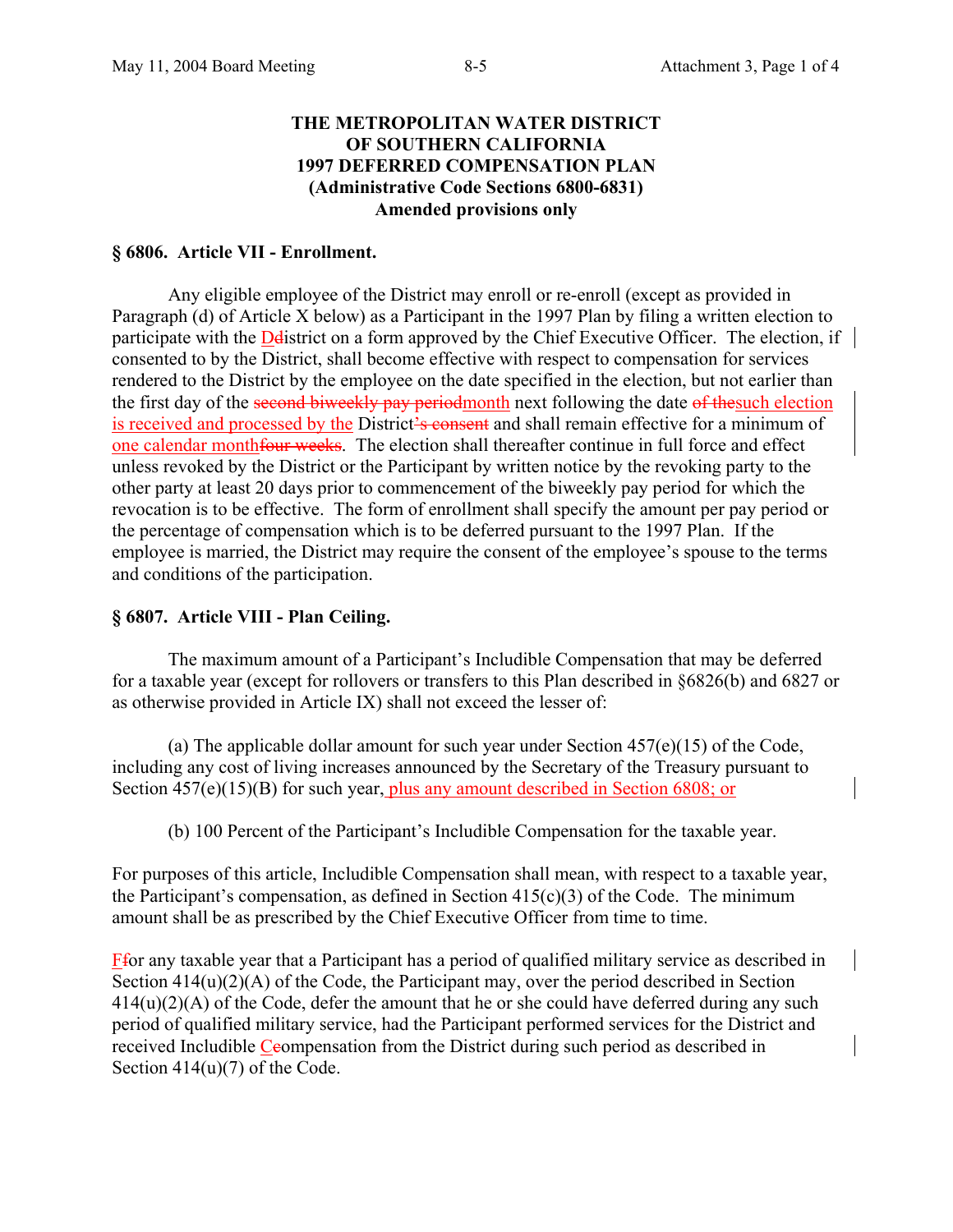### **§ 6808. Article IX - Catch-up Provisions.**

 For a Participant described in paragraph (a) or (b) below, the maximum compensation that may be deferred during a Participant's taxable year shall be the greater of the amount determined under either of the following rules:

 (a) Last Three Years Catch-Up – for one or more of the Participant's last three taxable years ending before the Participant attains normal retirement age (as defined in § 6802(d)), the maximum compensation that may be deferred as a Last Three Years Catch-Up shall be the lesser of:

(i) twice the applicable dollar amount for such year under Section  $457(e)(15)$  of the Code, including any cost of living increases announced by the Secretary of the Treasury pursuant to Section  $457(e)(15)(B)$  for such year; or

(ii) the underutilized limitation determined under Section  $457(b)(3)(B)$  of the Code and the regulations thereunder; or

 (b) Age 50 Catch-Up – For Participants who have attained (or will attain) age 50 before the close of any calendar year, the amount determined in accordance with and subject to the limitations of Section 414(v) of the Code and the regulations, thereunder.

# **§ 6828. Article XXIX – Acceptance of Rollovers From Other Plans.**

 (a) The Plan will accept Participant rollover contributions and/or direct rollovers of distributions made after December 31, 2001, from any qualified plan, tax deferred annuity plan as described in section 403(b) of the Code, rollover individual retirement account as described in section 408(a) of the Code, or eligible plan of deferred compensation under Section 457(b) of the Code as described in section 457(b) of the Code which is maintained by a state, political subdivision of a state, or any agency or instrumentality of a state or political subdivision of a state, beginning on January 1, 2004 2002.

 (b) All amounts rolled over to this 1997 Plan shall be credited to the Participant's account established pursuant to this 1997 Plan, shall be separately accounted for and shall be subject to all the terms and provisions of this 1997 Plan and all applicable provisions of the Internal Revenue Code; except that Participants may, at any time, request and receive a lump sum distribution of amounts rolled into this Plan, plus earnings thereon, in accordance with rules and procedures established by the Chief Executive Officer.

# **§ 6829. Article XXX – Participant Loans**

 (a) Consistent with the provisions of this Article XXX and upon application by a Participant duly made in form and content satisfactory to the Chief Executive Officer, the Chief Executive Officer may authorize the making of loans to Participants on such terms and conditions as the Chief Executive Officer may prescribe from time to time.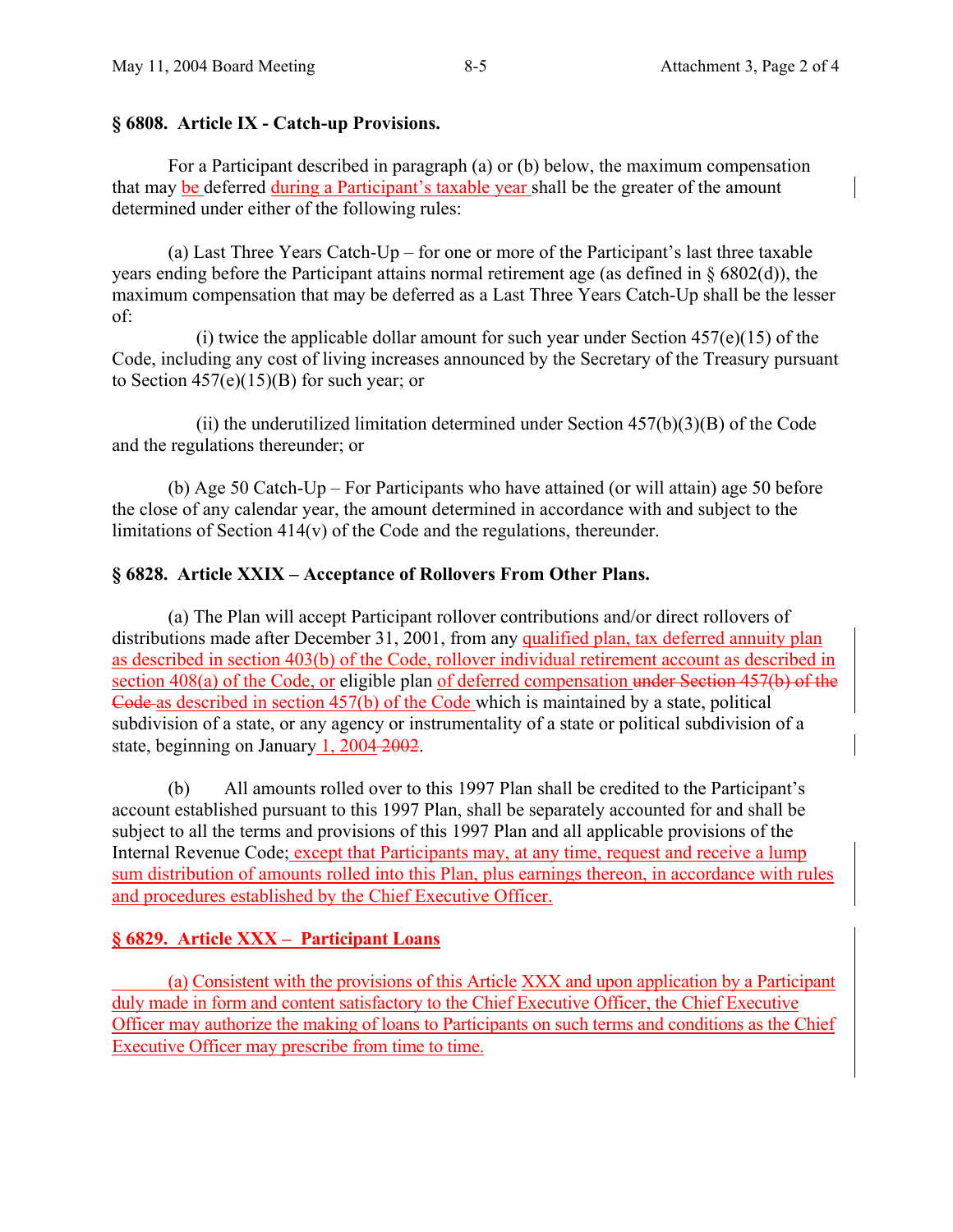(b) The principal balance of a Participant loan shall not exceed the lesser of (a) Fifty Thousand Dollars (\$50,000) reduced by the excess, if any, of (1) the highest outstanding loan balance from the Plan during the one year period ending on the day before the date such loan is made, over (2) the outstanding balance of loans from the Plan on the date such loan is made, or (b) one-half of the sum of the Participant's Account balance. For purposes of applying the above limitations, all loans from all qualified and eligible deferred compensation plans maintained by the District and all loans from this Plan shall be aggregated.

 (c) All Participant loans shall have a specific maturity date and bear a reasonable rate of interest in an amount to be determined by the Chief Executive Officer comparable to the rate then being charged for similar loans, but in no event exceeding the maximum rate then permitted by law. All Participant loans shall be secured by the Participant's beneficial interest in the Plan. All Participant loans shall require that substantially equal payments of principal and interest be made at least quarterly.

 (d) All loans shall be required to be repaid within five (5) years (except that if the Chief Executive Officer is satisfied that the loan proceeds are being used to acquire the principal residence of a Participant, the Chief Executive Officer may, in his discretion, establish a term of up to 15 years for repayment).

 (e) Should the Participant fail to repay the loan within the time prescribed by the note evidencing the loan, or default on any of the loan terms, the Chief Executive Officer may, at his option, (1) enforce the rights of the Plan against any or all real or personal property securing the loan; or (2) take such other remedies as may be available under the law.

 (f) The Chief Executive Officer's determination as to whether or not any loan application shall be granted shall be final and conclusive on all parties and there shall be no appeal or dispute. The District shall exercise its discretion in a uniform and nondiscriminatory manner.

 (g) The Chief Executive Officer shall treat any loan made pursuant to the provisions of this Article as an individually directed investment and shall allocate all gains and losses to the account of the borrowing Participant.

# **§ 6830. Article XXXI – Purchase of Service Credits**

Effective as of January 1, 2004, if a Participant participates both in this Plan and a "defined benefit governmental plan" that permits both transfers from this Plan and purchases of permissive service credit (as defined in Section  $415(n)(3)(A)$  of the Code), then, at the Participant's election, up to 100% of the Participant's Accounts in the Plan may be transferred in a plan-to-plan transfer from the Trustee of this Plan directly to the trustee of such defined benefit governmental plan, provided that: (1) the transfer is for the purchase of such permissive service credit; (2) the transferee plan separately accounts for all amounts transferred; (3) all amounts transferred remain 100% vested and non-forfeitable; (4) all amounts transferred remain subject to the distribution restrictions of Section 457(b) of the Code; and (5) the transfer meets such other requirements as the Chief Executive Officer and the transferee plan may require.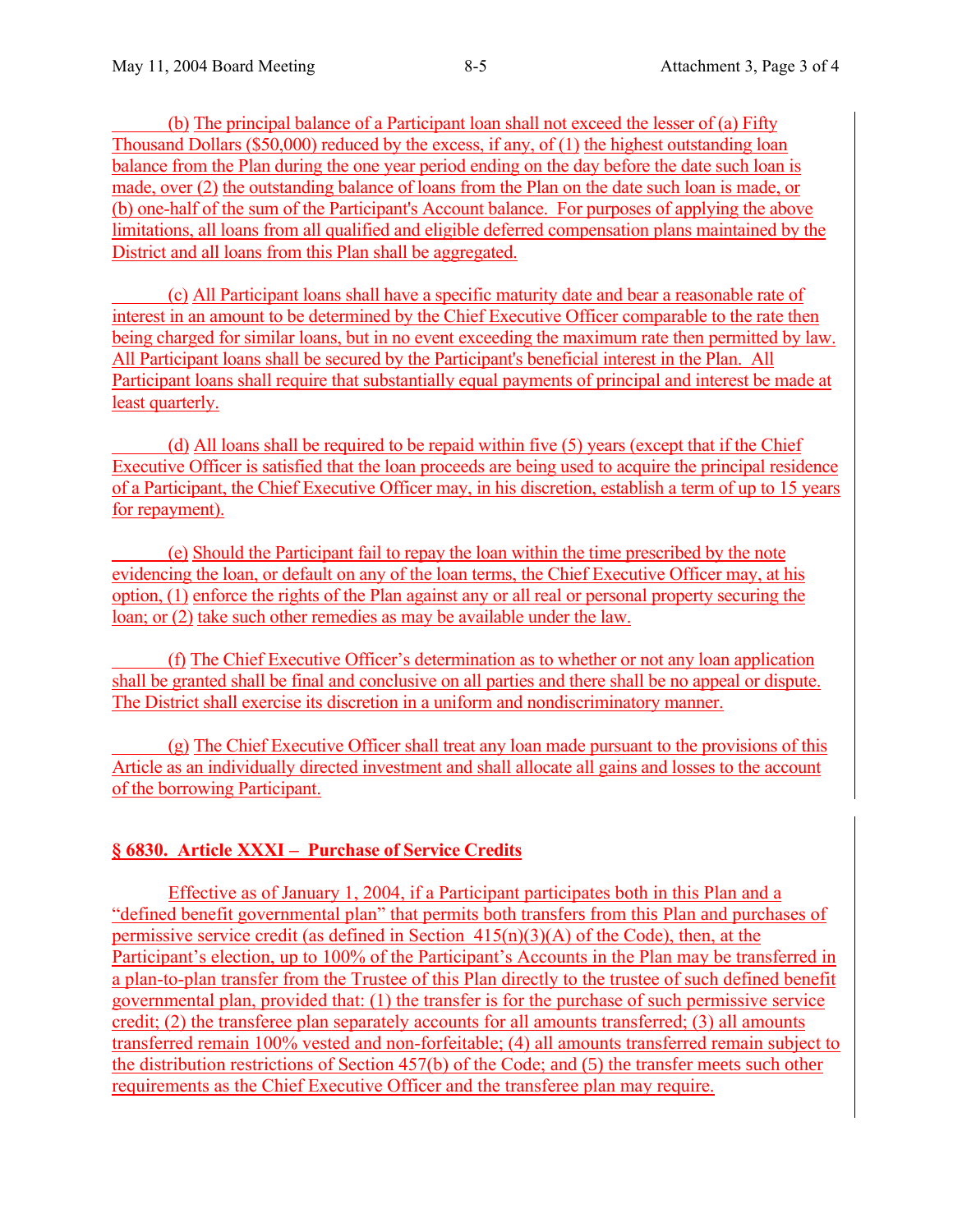# **§ 6831. Article XXXII – Employee Plans Compliance Resolution System**

 The Chief Executive Officer may take whatsoever action he determines in his discretion to be necessary and appropriate to correct any error in the administration of the Plan, to the extent consistent with applicable law, including, but not limited to making corrections pursuant to the Employee Plans Compliance Resolution System or any similar or successor procedures or programs.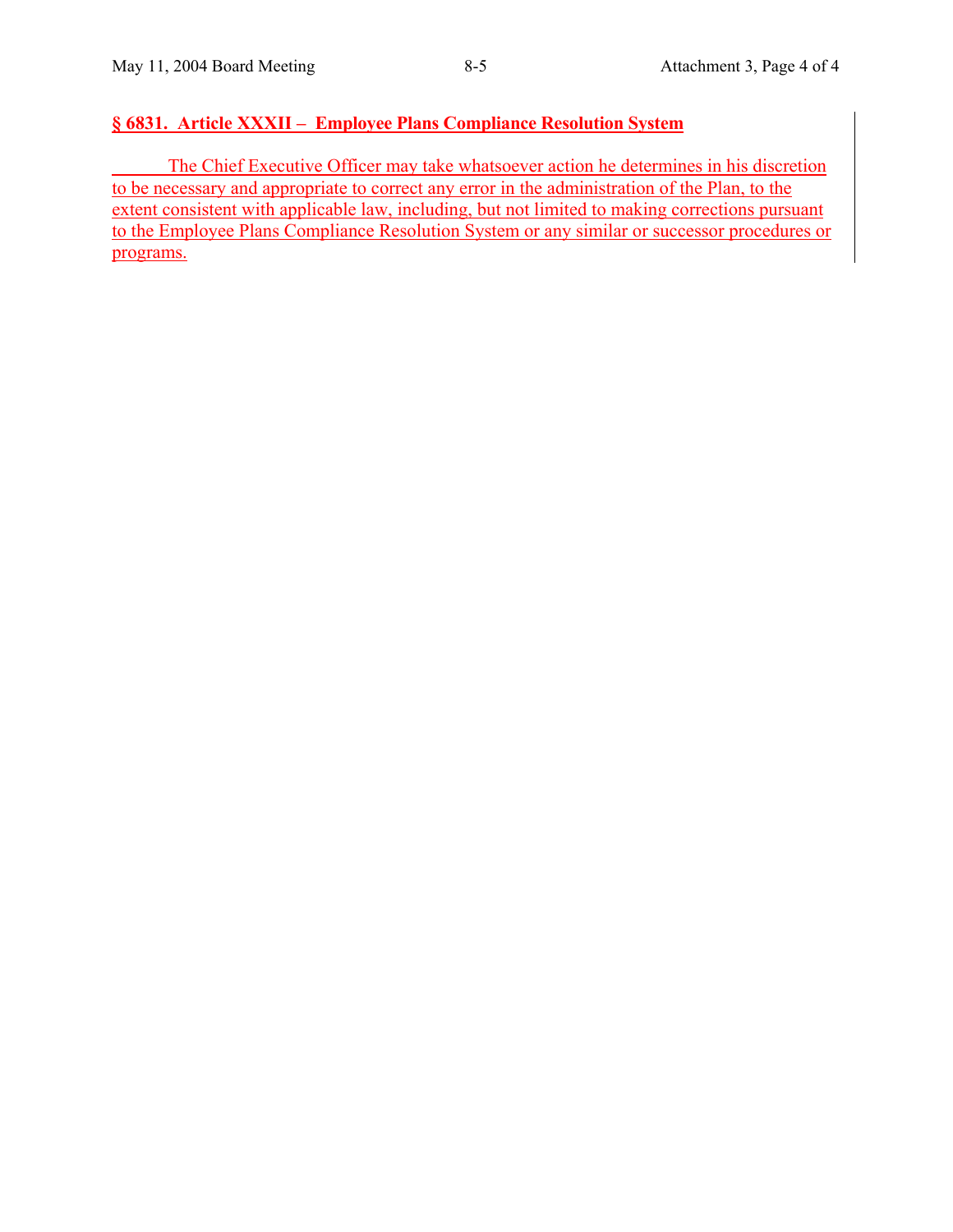# 2004 AMENDMENT TO THE METROPOLITAN WATER DISTRICT OF SOUTHERN CALIFORNIA SAVINGS PLAN

 The Metropolitan Water District of Southern California Savings Plan ("the Plan"), which is contained in the provisions of The Metropolitan Water District of Southern California Administrative Code, is hereby amended in the following respects:

(1) Subsection (j) of Section 6762 of the Administrative Code shall be amended to read as follows:

 (j) Chief Executive Officer. – Chief Executive Officer shall mean the Chief Executive Officer of the District, or the Chief Executive Officer's successor(s) or designee(s).

(2) Subsection 6764(c) of the Administrative Code shall be amended to read as follows:

(c) Change of Status. - If a Participant, by commencing or terminating service in a classification represented by the MWD Employees Association, ceases to be eligible to participate in the Savings Plan or Savings Plan II and becomes eligible to participate in Savings Plan II or the Savings Plan, as the case may be, the Participant's account balances may, at the election of the Participant, be transferred to the plan in which the Participant is eligible to participate. In any event, the Participant's previous election regarding salary deferrals shall, until changed or revoked by the Participant, apply with respect to future contributions under the plan in which the Participant is newly eligible.

(3) A new subsection 6765(h) shall be added to Section 6765 of the Administrative Code to read as follows:

(h) Rollover and Direct Transfer Contributions. -

(1) An Employee, regardless of whether he or she has satisfied the participation requirements of the Savings Plan, who is eligible to request a rollover of a distribution from another qualified plan as described in Section 401(a) of the Code, a tax-deferred annuity plan as described in Section 403(b) of the Code or an eligible deferred compensation plan of a governmental entity as described in Section 457(b) of the Code, may transfer the distribution to the Trust (either directly from such other plan or rollover IRA, or by depositing with the Trustee a cash distribution within 60 days after receipt) in accordance with policies and procedures adopted by the Chief Executive Officer. All expenses incurred by the Savings Plan associated with the transfer to the Trust shall be charged solely to such Participant's Account.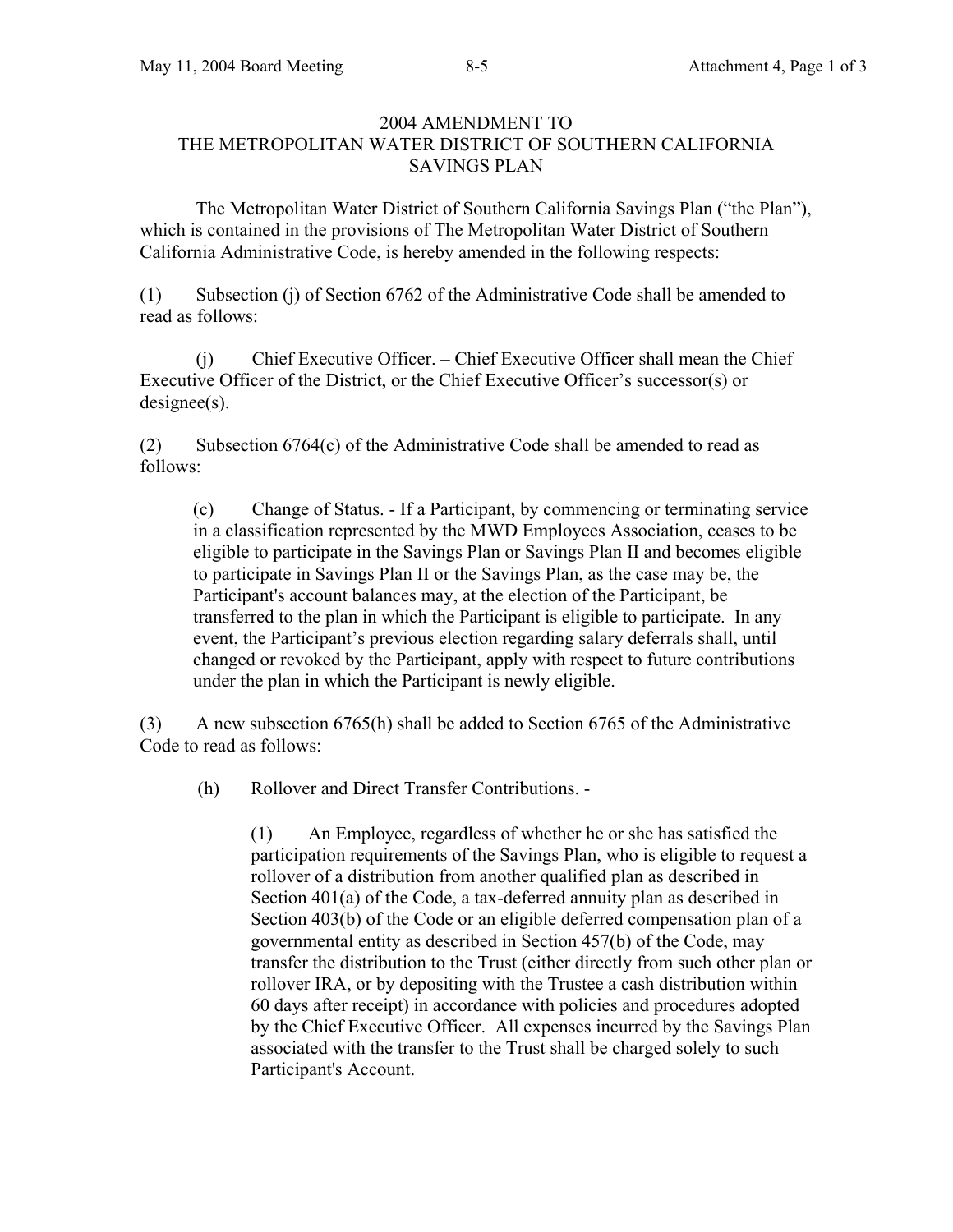(2) The Chief Executive Officer shall develop such policies and procedures, and may require such information from an Employee desiring to make a rollover contribution or transfer pursuant to this Section as the Chief Executive Officer deems necessary or desirable to determine that the proposed transfer or contribution will meet the requirements of this Section and the Code. Upon approval by the Chief Executive Officer, the amount transferred or contributed shall be deposited in the Trust and shall be credited to an account which shall be referred to as the "Rollover Contributions Account" as provided in Section 6766(b). This Account shall be 100% vested in the Employee, shall be separately accounted for and shall be invested as and share in income, loss and expense allocations as provided in the Savings Plan. An Employee may request and shall be entitled to receive a lump sum distribution of all or a part his or her Rollover Contributions Account at any time, regardless of whether or not he or she otherwise is entitled to a distribution from the Savings Plan. Such in-service distributions shall be limited to one per calendar year. Upon termination of the Employee's employment with the District, the total amount of the Rollover Contributions Account shall be distributed in accordance with the provisions of the Savings Plan.

(3) Upon a transfer by an Employee who has not yet completed the participation requirements of the Plan, the Rollover Contributions Account shall represent the Employee's sole interest in the Savings Plan until he or she satisfies the participation requirements of the Savings Plan and elects to make salary deferral contributions to the Savings Plan.

(4) Subsection 6766(b) of the Administrative Code shall be amended to read as follows:

 (b) Accounts. - Each Participant shall have established an individual Tax Deferred Elective Contributions Account and Matching Contributions Account. In the event that a Participant rolls over funds to the Savings Plan from another plan or plans pursuant to Section 6765(h), such amounts shall be held in an individual Rollover Contributions Account. The interest of each Participant hereunder at any time shall consist of those Account balances (as determined in Section  $6766(f)(1)$  below) as of the last preceding Valuation Date plus credits and minus debits to such Accounts since that Valuation Date.

 $(5)$  A new subsection 6767(k) shall be added to Section 6767 of the Administrative Code to read as follows:

 (k) Purchase of Service Credits. - Effective as of January 1, 2004, if a Participant participates both in this Savings Plan and a "defined benefit governmental plan" that permits both transfers from this Plan and purchases of permissive service credit (as defined in Section  $415(n)(3)(A)$  of the Code), then at the Participant's election, up to 100% of the Participant's Accounts in the Savings Plan may be transferred in a plan-to-plan transfer from the Trustee of this Savings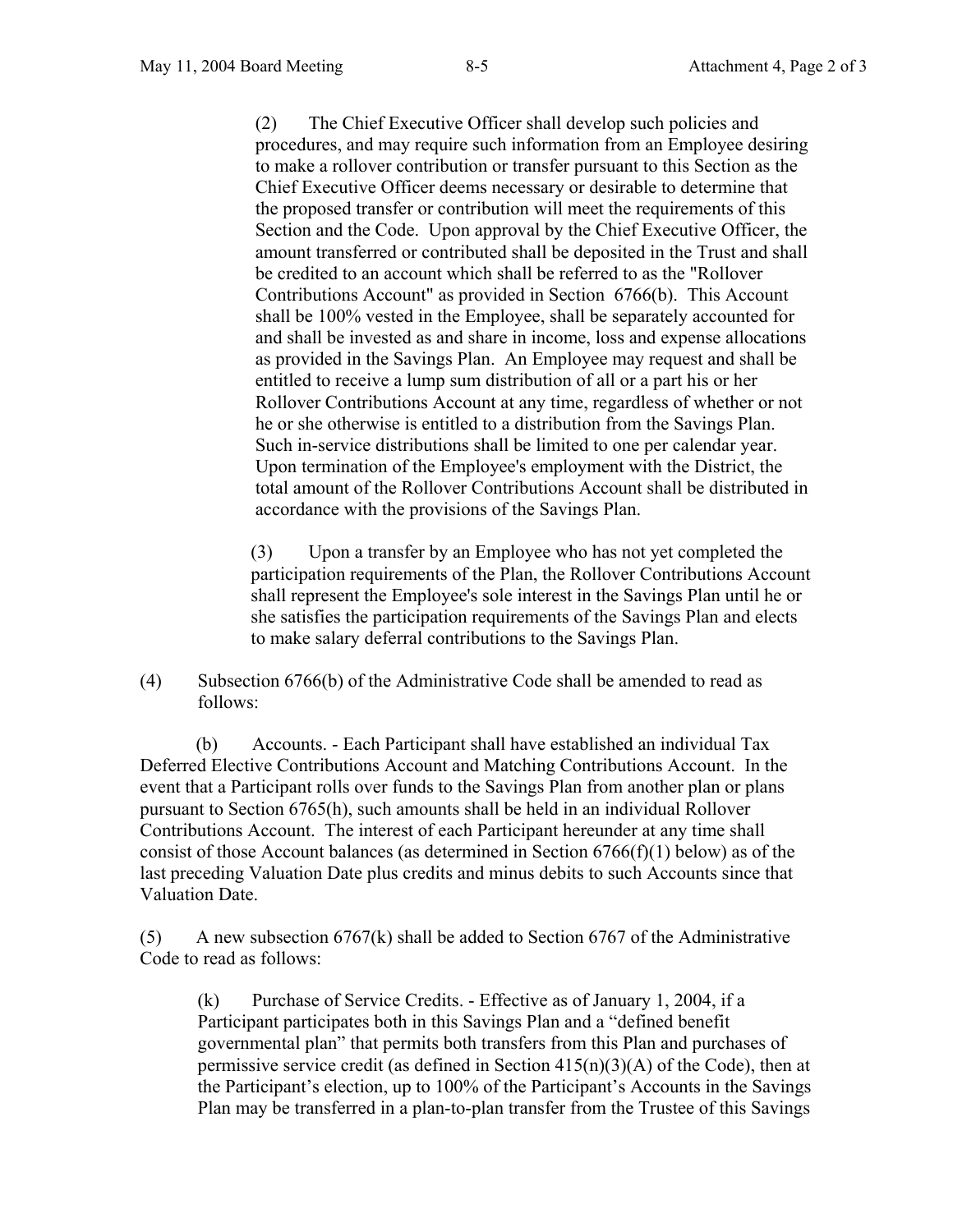Plan directly to the trustee of such defined benefit governmental plan provided that: (1) the transfer is for the purchase of such permissive service credit; (2) the transferee plan meets the requirements under Section 401(k) of the Code for separate accounting of all amounts transferred; (3) all amounts transferred remain 100% vested and non-forfeitable; (4) all amounts transferred remain subject to the distribution restrictions of Section  $401(k)(2)(B)$  of the Code; and (5) the transfer meets such other requirements as the Chief Executive Officer may require.

(6) A new subsection 6770(m) shall be added to Section 6770 of the Administrative Code to read as follows:

 (m) Employee Plans Compliance Resolution System. - The Chief Executive Officer may take whatsoever action he determines in his discretion to be necessary and appropriate to correct any error in the administration of the Plan, to the extent consistent with applicable law, including, but not limited to making corrections pursuant to the Employee Plans Compliance Resolution System or any similar or successor procedures or programs.

(7) The term "General Manager" shall be amended to read "Chief Executive Officer" in each place in which it appears.

In all other respects, the Plan shall remain in full force and effect.

IN WITNESS WHEREOF, this 2004 AMENDMENT TO THE METRPOLITAN WATER DISTRICT OF SOUTHERN CALIFORNIA SAVINGS PLAN is adopted this day of  $\qquad \qquad$ , 2004, effective as of January 1, 2004.

> The Metropolitan Water District of Southern California

 $\rm By:$ 

Its: Chief Executive Officer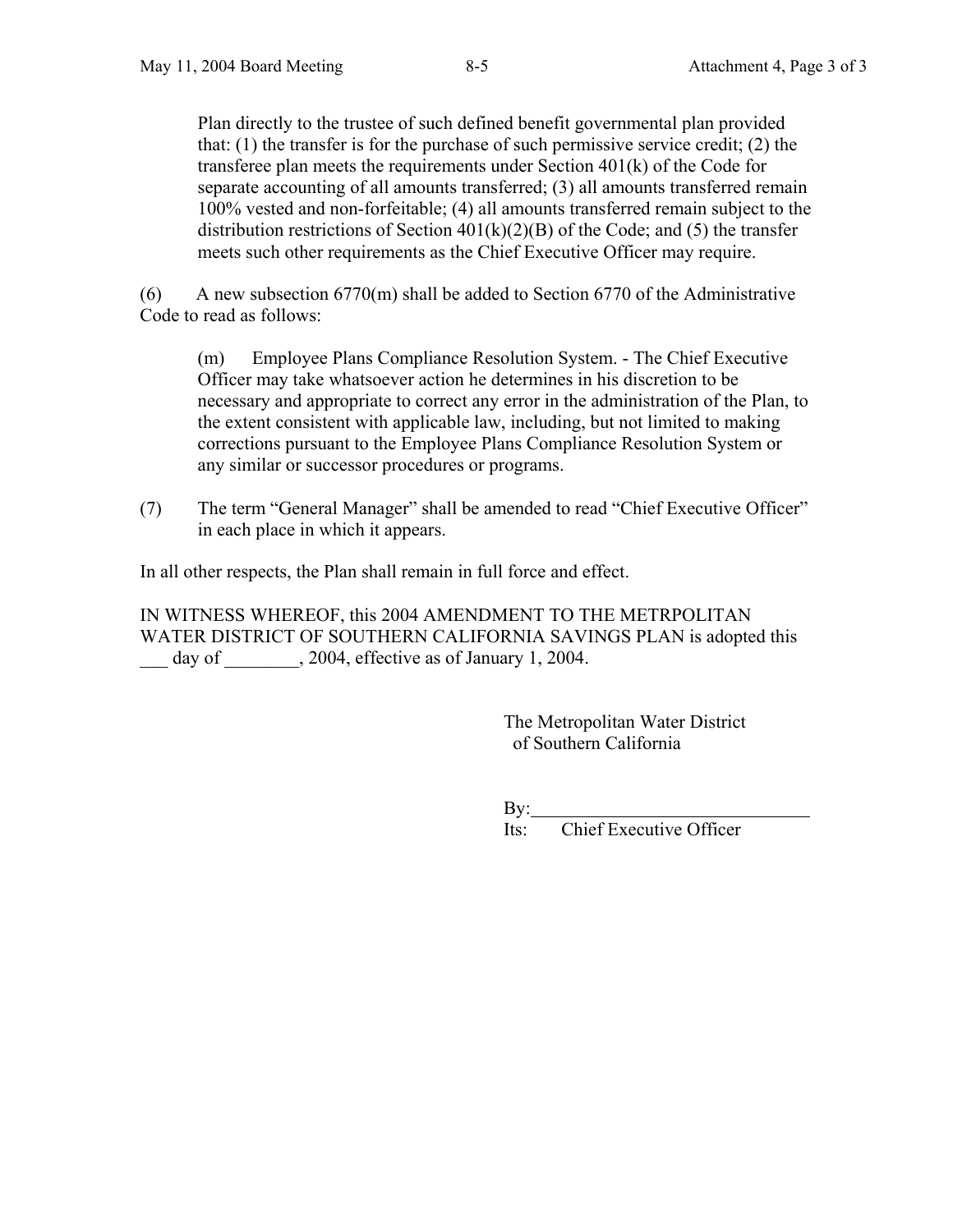# 2004 AMENDMENT TO THE METROPOLITAN WATER DISTRICT OF SOUTHERN CALIFORNIA SAVINGS PLAN II

 The Metropolitan Water District of Southern California Savings Plan II ("the Plan"), which is contained in the provisions of The Metropolitan Water District of Southern California Administrative Code, is hereby amended in the following respects:

(1) Subsection (j) of Section 6782 of the Administrative Code shall be amended to read as follows:

 (j) Chief Executive Officer. – Chief Executive Officer shall mean the Chief Executive Officer of the District, or the Chief Executive Officer's successor(s) or designee(s).

(2) Subsection 6784(c) of the Administrative Code shall be amended to read as follows:

(c) Change of Status. - If a Participant, by commencing or terminating service in a classification represented by the MWD Employees Association, ceases to be eligible to participate in the Savings Plan or Savings Plan II and becomes eligible to participate in Savings Plan II or the Savings Plan, as the case may be, the Participant's account balances may, at the election of the Participant, be transferred to the plan in which the Participant is eligible to participate. In any event, the Participant's previous election regarding salary deferrals shall, until changed or revoked by the Participant, apply with respect to future contributions under the plan in which the Participant is newly eligible.

(3) A new subsection 6785(h) shall be added to Section 6785 of the Administrative Code to read as follows:

(h) Rollover and Direct Transfer Contributions. -

(1) An Employee, regardless of whether he or she has satisfied the participation requirements of the Savings Plan, who is eligible to request a rollover of a distribution from another qualified plan as described in Section 401(a) of the Code, a tax-deferred annuity plan as described in Section 403(b) of the Code or an eligible deferred compensation plan of a governmental entity as described in Section 457(b) of the Code, may transfer the distribution to the Trust (either directly from such other plan or rollover IRA, or by depositing with the Trustee a cash distribution within 60 days after receipt) in accordance with policies and procedures adopted by the Chief Executive Officer. All expenses incurred by the Savings Plan associated with the transfer to the Trust shall be charged solely to such Participant's Account.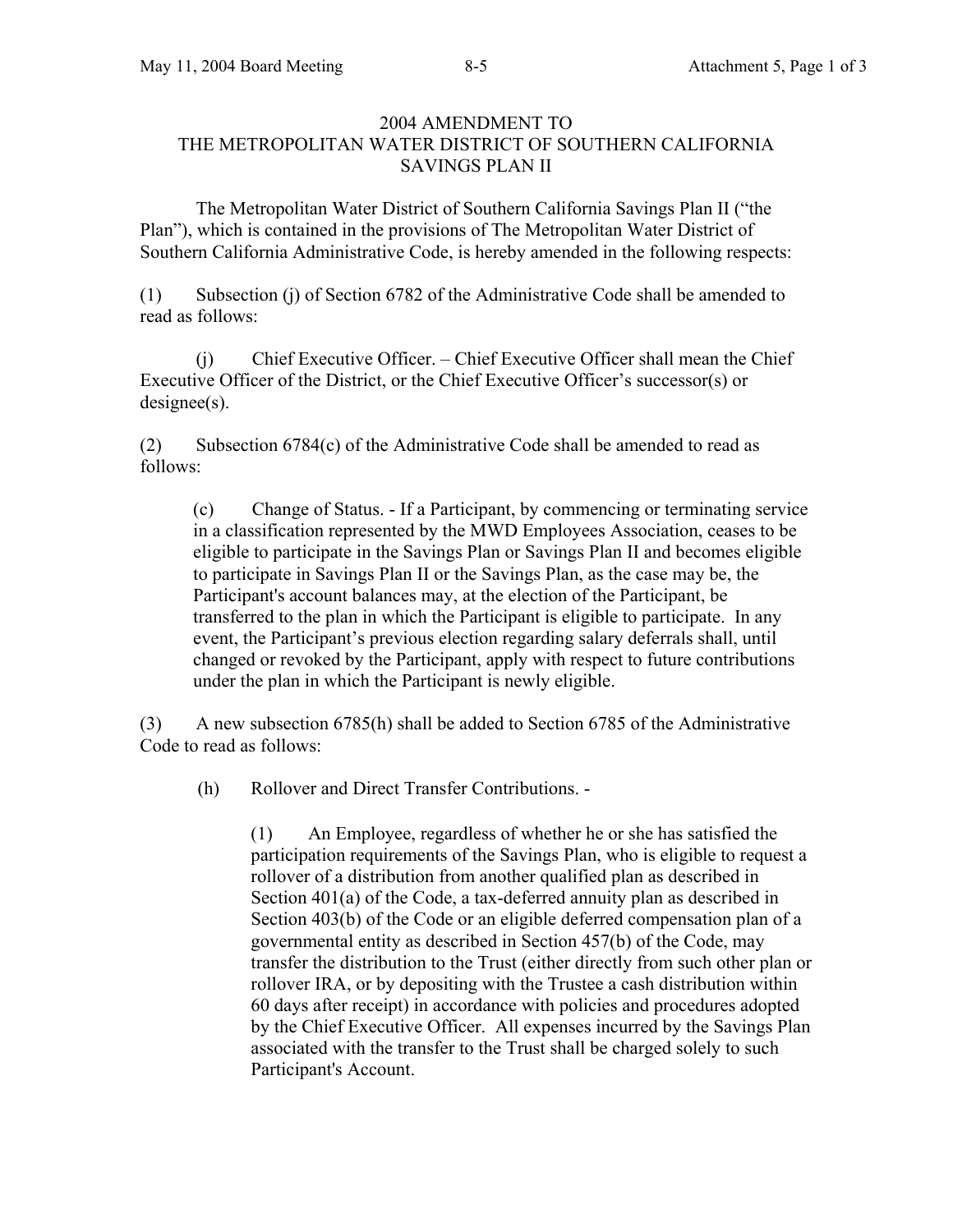(2) The Chief Executive Officer shall develop such policies and procedures, and may require such information from an Employee desiring to make a rollover contribution or transfer pursuant to this Section as the Chief Executive Officer deems necessary or desirable to determine that the proposed transfer or contribution will meet the requirements of this Section and the Code. Upon approval by the Chief Executive Officer, the amount transferred or contributed shall be deposited in the Trust and shall be credited to an account which shall be referred to as the "Rollover Contributions Account" as provided in Section 6786(b). This Account shall be 100% vested in the Employee, shall be separately accounted for and shall be invested as and share in income, loss and expense allocations as provided in the Savings Plan. An Employee may request and shall be entitled to receive a lump sum distribution of all or a part his or her Rollover Contributions Account at any time, regardless of whether or not he or she otherwise is entitled to a distribution from the Savings Plan. Such in-service distributions shall be limited to one per calendar year. Upon termination of the Employee's employment with the District, the total amount of the Rollover Contributions Account shall be distributed in accordance with the provisions of the Savings Plan.

(3) Upon a transfer by an Employee who has not yet completed the participation requirements of the Plan, the Rollover Contributions Account shall represent the Employee's sole interest in the Savings Plan until he or she satisfies the participation requirements of the Savings Plan and elects to make salary deferral contributions to the Savings Plan.

(4) Subsection 6786(b) of the Administrative Code shall be amended to read as follows:

 (b) Accounts. - Each Participant shall have established an individual Tax Deferred Elective Contributions Account and Matching Contributions Account. In the event that a Participant rolls over funds to the Savings Plan from another plan or plans pursuant to Section 6785(h), such amounts shall be held in an individual Rollover Contributions Account. The interest of each Participant hereunder at any time shall consist of those Account balances (as determined in Section  $6786(f)(1)$  below) as of the last preceding Valuation Date plus credits and minus debits to such Accounts since that Valuation Date.

(5) A new subsection 6787(k) shall be added to Section 6787 of the Administrative Code to read as follows:

 (k) Purchase of Service Credits. - Effective as of January 1, 2004, if a Participant participates both in this Savings Plan and a "defined benefit governmental plan" that permits both transfers from this Plan and purchases of permissive service credit (as defined in Section  $415(n)(3)(A)$  of the Code), then at the Participant's election, up to 100% of the Participant's Accounts in the Savings Plan may be transferred in a plan-to-plan transfer from the Trustee of this Savings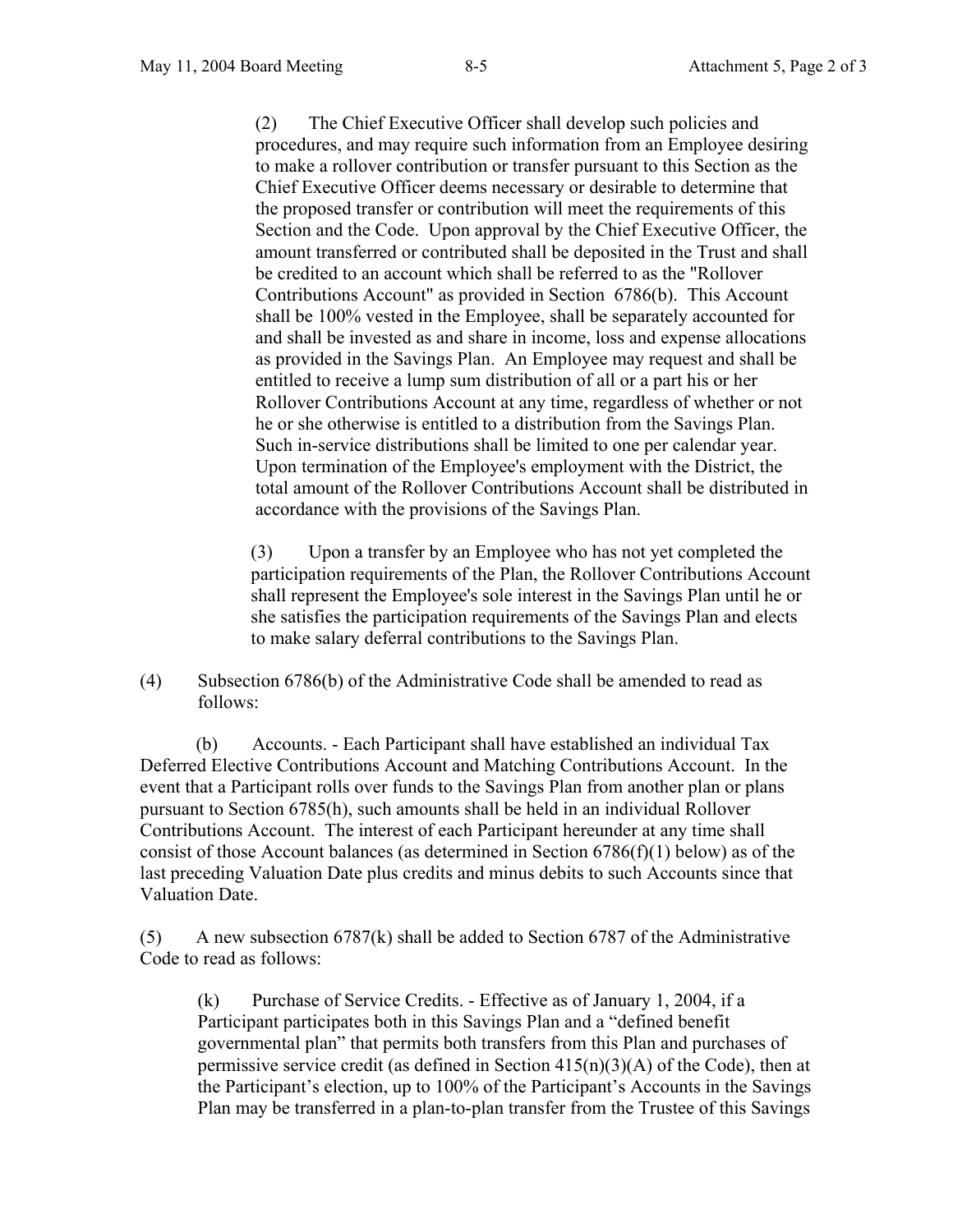Plan directly to the trustee of such defined benefit governmental plan provided that: (1) the transfer is for the purchase of such permissive service credit; (2) the transferee plan meets the requirements under Section 401(k) of the Code for separate accounting of all amounts transferred; (3) all amounts transferred remain 100% vested and non-forfeitable; (4) all amounts transferred remain subject to the distribution restrictions of Section  $401(k)(2)(B)$  of the Code; and (5) the transfer meets such other requirements as the Chief Executive Officer may require.

(6) A new subsection 6790(m) shall be added to Section 6790 of the Administrative Code to read as follows:

 (m) Employee Plans Compliance Resolution System. - The Chief Executive Officer may take whatsoever action he determines in his discretion to be necessary and appropriate to correct any error in the administration of the Plan, to the extent consistent with applicable law, including, but not limited to making corrections pursuant to the Employee Plans Compliance Resolution System or any similar or successor procedures or programs.

(7) The term "General Manager" shall be amended to read "Chief Executive Officer" in each place in which it appears.

In all other respects, the Plan shall remain in full force and effect.

IN WITNESS WHEREOF, this 2004 AMENDMENT TO THE METRPOLITAN WATER DISTRICT OF SOUTHERN CALIFORNIA SAVINGS PLAN II is adopted this  $\frac{day}{dx}$  day of  $\frac{2004}{x}$ , effective as of January 1, 2004.

> The Metropolitan Water District of Southern California

 $\rm By:$ 

Its: Chief Executive Officer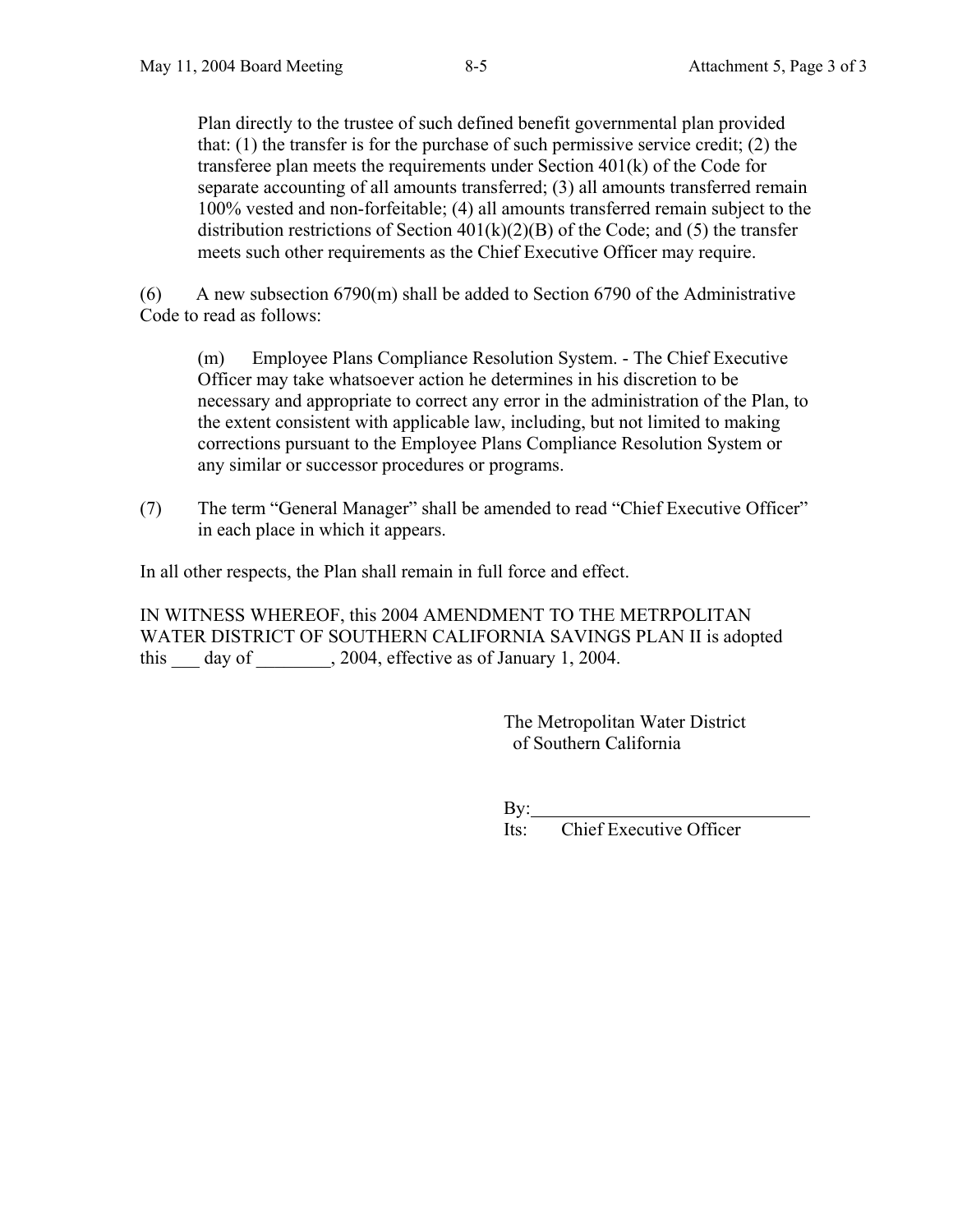### 2004 AMENDMENT TO THE METROPOLITAN WATER DISTRICT OF SOUTHERN CALIFORNIA 1997 DEFERRED COMPENSATION PLAN

 The Metropolitan Water District of Southern California 1997 Deferred Compensation Plan (the "Plan"), which is contained in the provisions of The Metropolitan Water District of Southern California Administrative Code, is hereby amended in the following respects:

(1) Section 6806 of the Administrative Code shall be amended to read as follows:

 Any eligible employee of the District may enroll or re-enroll (except as provided in Paragraph (d) of Article X below) as a Participant in the 1997 Plan by filing a written election to participate with the District on a form approved by the Chief Executive Officer. The election, if consented to by the District, shall become effective with respect to compensation for services rendered to the District by the employee on the date specified in the election, but not earlier than the first day of the month next following the date such election is received and processed by the District and shall remain effective for a minimum of one calendar month. The election shall thereafter continue in full force and effect unless revoked by the District or the Participant by written notice by the revoking party to the other party at least 20 days prior to commencement of the biweekly pay period for which the revocation is to be effective. The form of enrollment shall specify the amount per pay period or the percentage of compensation which is to be deferred pursuant to the 1997 Plan. If the employee is married, the District may require the consent of the employee's spouse to the terms and conditions of the participation.

(2) Subsection 6807(a) of the Administrative Code shall be amended to read as follows:

(a) The applicable dollar amount for such year under Section  $457(e)(15)$  of the Code, including any cost of living increases announced by the Secretary of the Treasury pursuant to Section  $457(e)(15)(B)$  for such year, plus any amount described in Section 6808; or

(3) The first paragraph of Section 6808 of the Administrative Code shall be amended to read as follows:

For a Participant described in paragraph (a) or (b) below, the maximum compensation that may be deferred during a Participant's taxable year shall be the greater of the amount determined under either of the following rules:

(4) Section 6828 of the Administrative Code shall be amended to read as follows:

 (a) The Plan will accept Participant rollover contributions and/or direct rollovers of distributions made after December 31, 2001, from any qualified plan, tax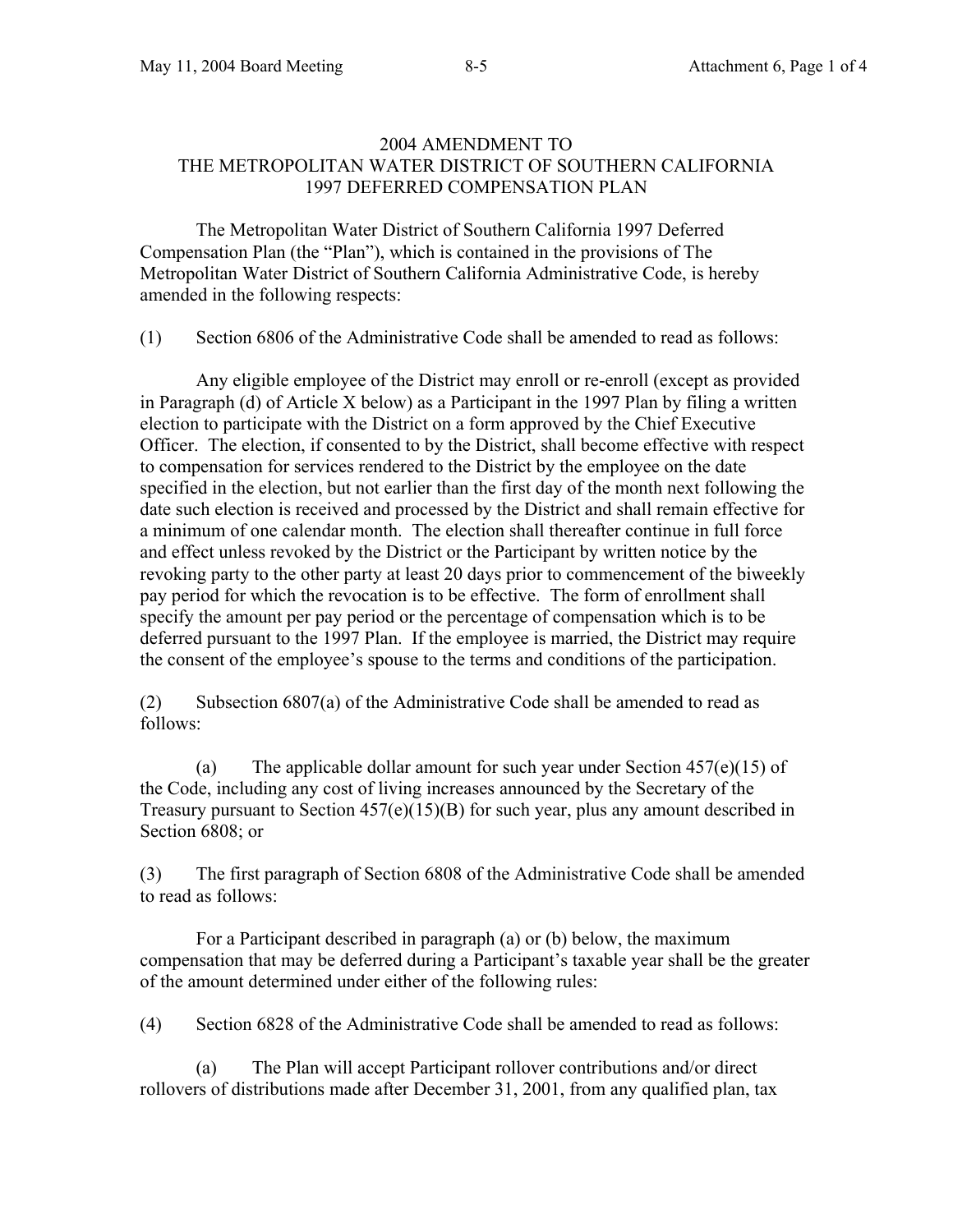deferred annuity plan as described in section 403(b) of the Code, rollover individual retirement account as described in section 408(a) of the Code, or eligible plan of deferred compensation as described in section 457(b) of the Code which is maintained by a state, political subdivision of a state, or any agency or instrumentality of a state or political subdivision of a state, beginning on January 1, 2004.

 (b) All amounts rolled over to this 1997 Plan shall be credited to the Participant's account established pursuant to this 1997 Plan, shall be separately accounted for and shall be subject to all the terms and provisions of this 1997 Plan and all applicable provisions of the Internal Revenue Code; except that Participants may, at any time, request a lump sum distribution of amounts rolled into this Plan, plus earnings thereon, in accordance with rules and procedures established by the Chief Executive Officer.

(5) A new Section 6829 shall be added to the Administrative Code to read as follows:

# **§ 6829. Article XXX – Participant Loans**

 (a) Consistent with the provisions of this Article XXX and upon application by a Participant duly made in form and content satisfactory to the Chief Executive Officer, the Chief Executive Officer may authorize the making of loans to Participants on such terms and conditions as the Chief Executive Officer may prescribe from time to time.

 (b) The principal balance of a Participant loan shall not exceed the lesser of (a) Fifty Thousand Dollars (\$50,000) reduced by the excess, if any, of  $(1)$  the highest outstanding loan balance from the Plan during the one year period ending on the day before the date such loan is made, over (2) the outstanding balance of loans from the Plan on the date such loan is made, or (b) one-half of the sum of the Participant's Account balance. For purposes of applying the above limitations, all loans from all qualified and eligible deferred compensation plans maintained by the District and all loans from this Plan shall be aggregated.

 (c) All Participant loans shall have a specific maturity date and bear a reasonable rate of interest in an amount to be determined by the Chief Executive Officer comparable to the rate then being charged for similar loans, but in no event exceeding the maximum rate then permitted by law. All Participant loans shall be secured by the Participant's beneficial interest in the Plan. All Participant loans shall require that substantially equal payments of principal and interest be made at least quarterly.

 (d) All loans shall be required to be repaid within five (5) years (except that if the Chief Executive Officer is satisfied that the loan proceeds are being used to acquire the principal residence of a Participant, the Chief Executive Officer may, in his discretion, establish a term of up to 15 years for repayment).

 (e) Should the Participant fail to repay the loan within the time prescribed by the note evidencing the loan, or default on any of the loan terms, the Chief Executive Officer may, at its option, (1) enforce the rights of the Plan against any or all real or personal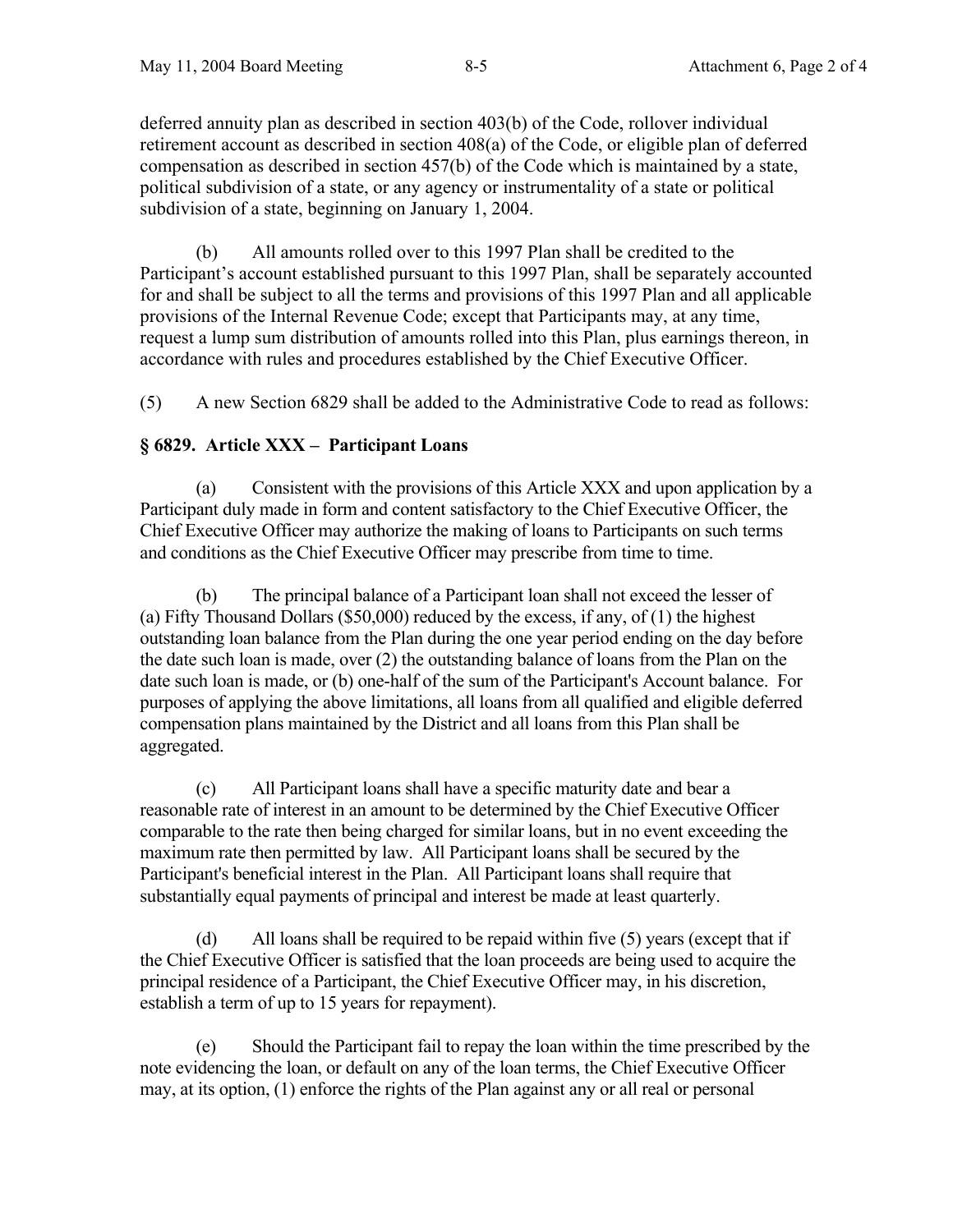property securing the loan; or (2) take such other remedies as may be available under the law.

 (f) The Chief Executive Officer's determination as to whether or not any loan application shall be granted shall be final and conclusive on all parties and there shall be no appeal or dispute. The District shall exercise its discretion in a uniform and nondiscriminatory manner.

 (g) The Chief Executive Officer shall treat any loan made pursuant to the provisions of this Article as an individually directed investment and shall allocate all gains and losses to the account of the borrowing Participant.

(6) A new Section 6830 of the Administrative Code shall be added to read as follows:

# **§ 6830. Article XXXI – Purchase of Service Credits**

Effective as of January 1, 2004, if a Participant participates both in this Plan and a "defined benefit governmental plan" that permits both transfers from this Plan and purchases of permissive service credit (as defined in Section 415(n)(3)(A) of the Code), then, at the Participant's election, up to 100% of the Participant's Accounts in the Plan may be transferred in a plan-to-plan transfer from the Trustee of this Plan directly to the trustee of such defined benefit governmental plan, provided that: (1) the transfer is for the purchase of such permissive service credit; (2) the transferee plan separately accounts for all amounts transferred; (3) all amounts transferred remain 100% vested and nonforfeitable; (4) all amounts transferred remain subject to the distribution restrictions of Section 457(b) of the Code; and (5) the transfer meets such other requirements as the Chief Executive Officer and the transferee plan may require.

(7) A new Section 6831 shall be added to the Administrative Code, to read as follows:

### **§ 6831. Article XXXII – Employee Plans Compliance Resolution System**

The Chief Executive Officer may take whatsoever action he determines in his discretion to be necessary and appropriate to correct any error in the administration of the Plan, to the extent consistent with applicable law, including, but not limited to making corrections pursuant to the Employee Plans Compliance Resolution System or any similar or successor procedures or programs.

(8) The word "participant" shall be capitalized in each place in which it appears.

In all other respects, the Plan shall remain in full force and effect.